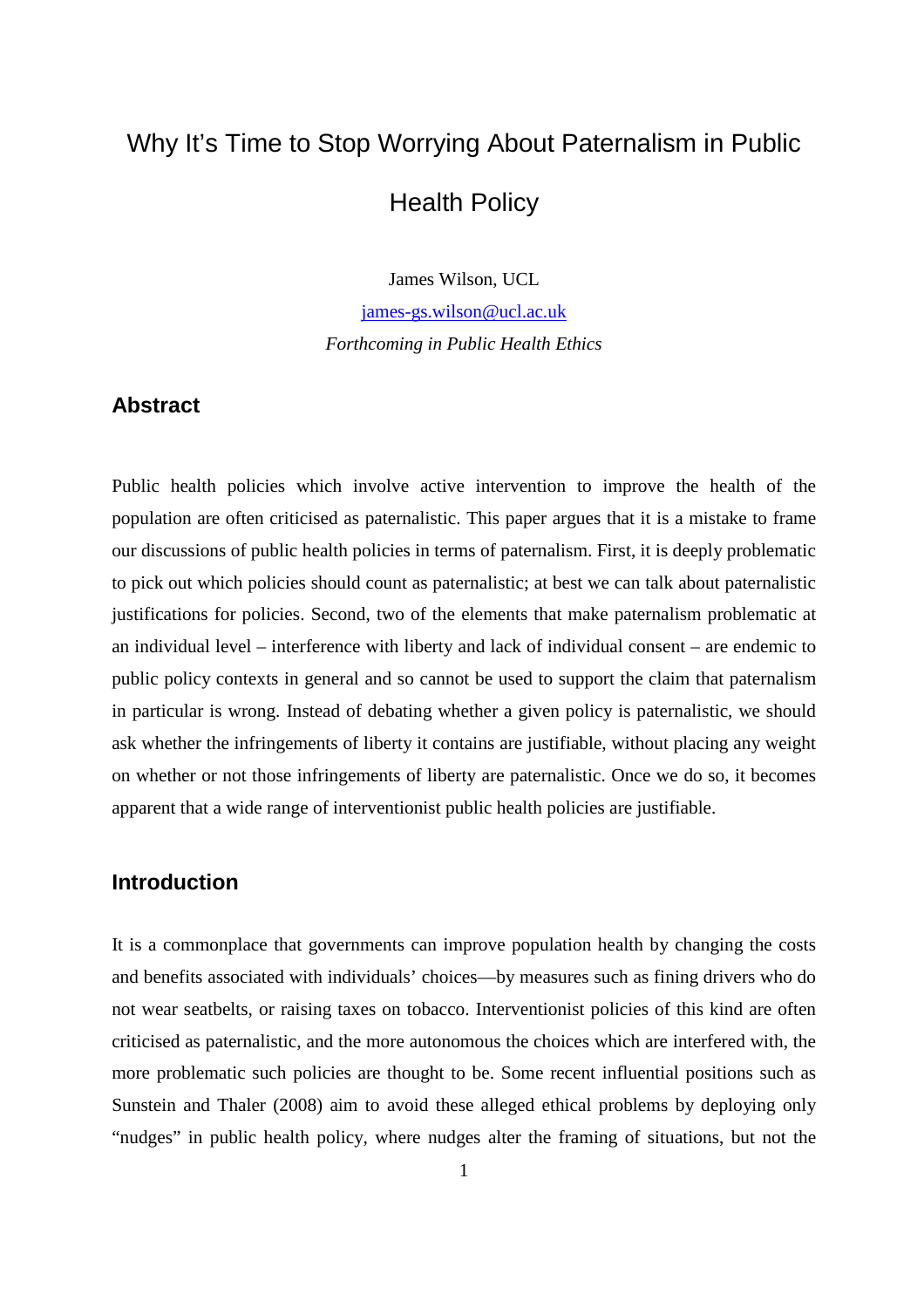substantive costs and benefits attached to choices – as when a school canteen chooses to place the fruit in a more salient position than the less healthy puddings.

This paper provides a qualified defence of public health policies which override or interfere with autonomously held choices. My defence makes two main moves. First, I argue that it is a mistake to attempt to transplant claims about the wrongness of paternalism in the doctor-patient relationship into claims about the wrongness of paternalism in public health policy. Whether a policy should count as paternalistic depends both on the goals for which the policy is enacted, and on whether those affected by the policy consent to it. It will typically be the case that at most some (but not all) of the motivations and justifications for an interventionist policy are paternalistic. Only some (but not all) citizens will dissent from any given interventionist policy. So it is much more difficult to make sense of the claim that a given policy is paternalistic than is usually thought. In addition, two of the elements that make paternalism problematic at an individual level – interference with liberty and lack of individual consent – are endemic to public policy contexts in general and so cannot be used to support the claim that paternalism in particular is wrong.

Second, the arguments against paternalistically justified policies are nowhere near as strong as are usually thought. Arguments against paternalism come in two main types: (a) antipaternalist arguments which claim that avoiding self-regarding harm which is adequately voluntary never provides a reason in favour of a policy regardless of the magnitude of the harms it avoids and (b) arguments that policies which interfere with people's autonomous choices will very rarely if ever be of net benefit to those whose lives are interfered with.

I argue that nonpaternalistic interference with liberty presents a dilemma for antipaternalists who would object to interventionist public health policies. Either the antipaternalist must hold that it is never legitimate to interfere with personal sovereignty for nonpaternalistic reasons, or that it is sometimes legitimate. If nonpaternalistic interference is never legitimate, then governing would be impossible, as the fact that any single individual would suffer a minor infraction of liberty would give him a veto against a government policy being enacted. If, however, nonpaternalistic interference in an individual's sovereign zone is sometimes legitimate, then antipaternalism – perhaps surprisingly – will do little to rule out interventionist public health policies.

I then argue that policies which interfere with adequately autonomous choices can often be of net benefit to those whose choices are interfered with without their consent. First, I argue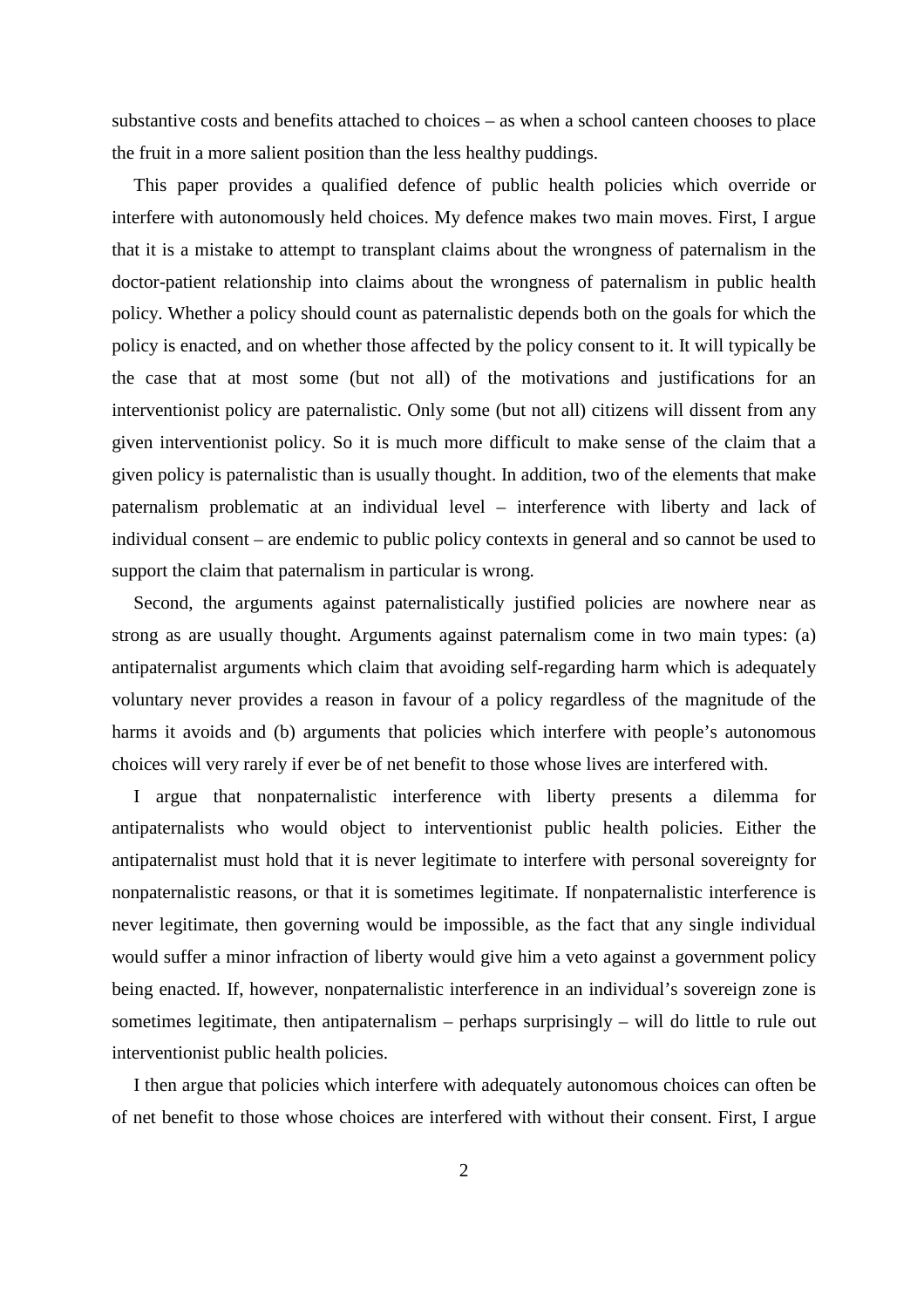that health has as strong a claim as any good to be an uncontroversial good for states to promote, so Millian arguments from individuality which claim that the state will impose the wrong values if it attempts to benefit people are implausible when it comes to health. Whilst rankings of health relative to other goods will be controversial, it is impossible for states to avoid taking controversial stances on how to rank values, and so it is a mistake to think that states should aim to do so. Second, the types of public health policy which most plausibly raise worries about making citizens' lives worse are those that both interfere with choices which are significant for that person's ability to author her own life and do so in coercive ways. However there are many public health interventions which would improve health, whilst interfering only with choices of mild significance, and in ways that are not coercive. I conclude that even when we give due weight to liberty and to the importance of autonomous choice many public health policies which interfere with autonomous choices will be justifiable.

## **Paternalism, coercion and government action**

The definition of paternalism has been the subject of a large literature.<sup>1</sup> It is not my intention to make a substantive contribution to this literature here, and the points I am going to make do not turn on any controversial edge cases. For our purposes, we shall assume that the recent definition put forward by Gerald Dworkin (2010) is broadly correct. Paternalism, on this account, has three features: first, it involves an interference with either the liberty or autonomy of the person subjected to the paternalism. Second, the interference is done without the consent of the person interfered with. Third, the interference is undertaken in order to

<sup>1</sup> Influential attempts at a definition include Dworkin (1972), Gert and Culver (1976), Feinberg (1986) and Shiffrin (2000).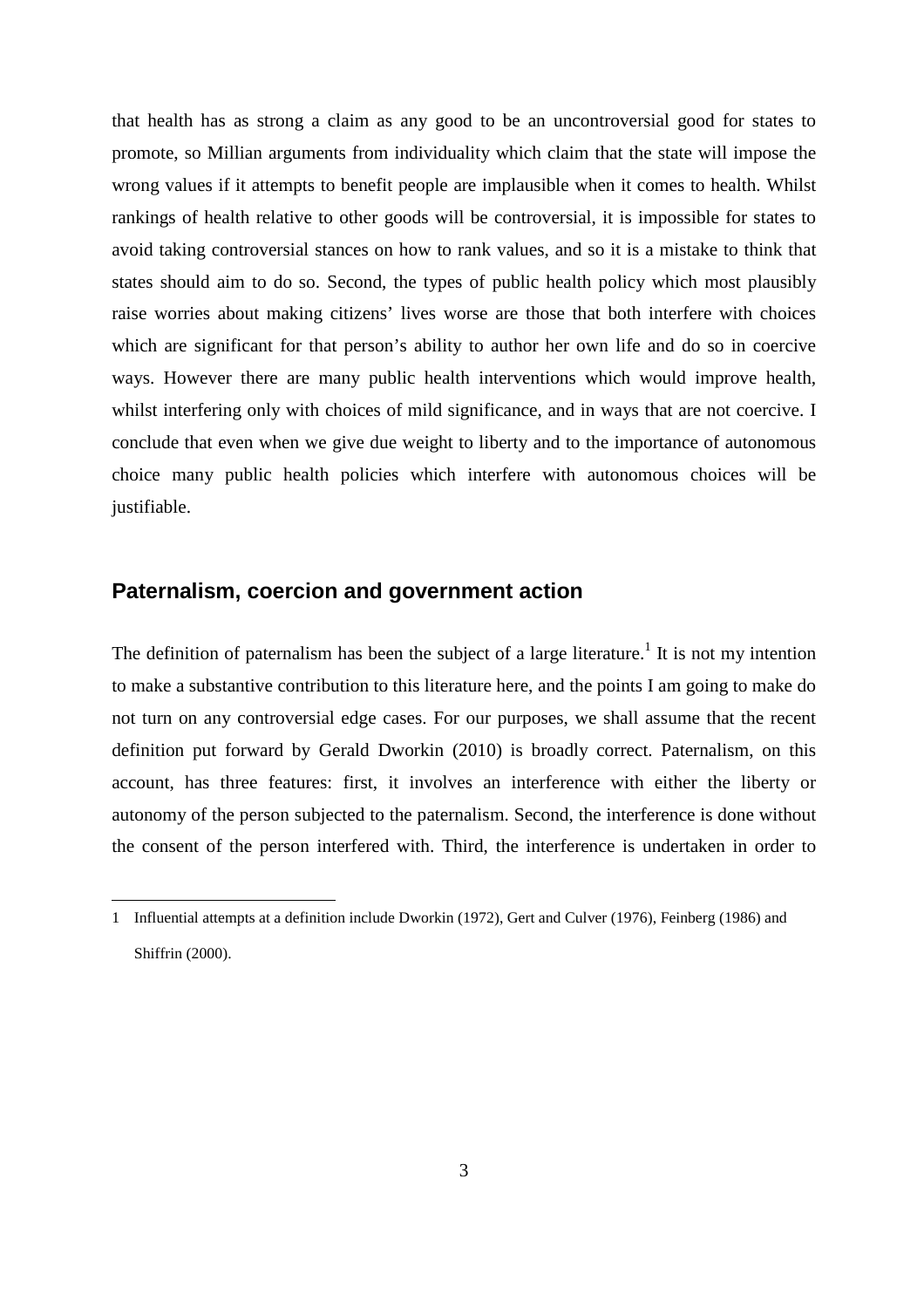benefit the person interfered with.<sup>2</sup>

It is standard to distinguish between soft and hard paternalism. Soft paternalism involves interference with a person's choices where those choices are reasonably believed to be less than adequately voluntary (for example, interfering with an addict's ability to get hold of his drug of choice). Hard paternalism involves interference with choices which are known to be adequately voluntary: for example, preventing someone from taking her own life, even if she has thought long and hard about the decision, and her choice is autonomously made.

The soft/hard paternalism distinction refers to the voluntariness of the choices interfered with, and has nothing to do with the coerciveness or otherwise of the means employed to interfere with these choices.<sup>3</sup> So it is possible to interfere in a soft-paternalistic but very coercive way, or a hard paternalistic but non-coercive way. An example of very coercive soft paternalism would be arresting anyone who has been diagnosed as a problem gambler if they set foot in a casino. An example of noncoercive hard paternalism might be providing someone who endorses their current identity as a smoker with a very large cash reward if they quit. Our interest in this article is in the justifiability of interference with autonomous choices. If (as I argue) interference with autonomous choices is often legitimate in public health policy, *a fortiori* will interference with non-autonomous choices be.

On the account of paternalism I shall be using, paternalism is defined by its aim, not by its consequences. It is essential that the interference aims to benefit the person interfered with, not that it succeeds in so doing: interference with someone without his consent which leaves him worse off could still count as paternalism.

<sup>&</sup>lt;sup>2</sup> "I suggest the following conditions as an analysis of X acts paternalistically towards Y by doing (omitting)  $Z$ :

<sup>1.</sup> Z (or its omission) interferes with the liberty or autonomy of Y. 2. X does so without the consent of Y. 3. X does so just because Z will improve the welfare of Y (where this includes preventing his welfare from diminishing), or in some way promote the interests, values, or good of Y." (Dworkin 2010) Notice that there are some such as Shiffrin (2000, p.216) who define paternalism in a broader way to encompass taking over or controlling "what is properly within the agent's own legitimate domain of judgment or action," whether or not this is done for that person's benefit.

<sup>3</sup> It is worth noting that lawyers and economists sometimes use the soft/hard paternalism distinction in a different way—to distinguish between coercive and noncoercive interferences. Where I refer to this latter distinction, I draw it simply in terms of coercive and noncoercive interventions.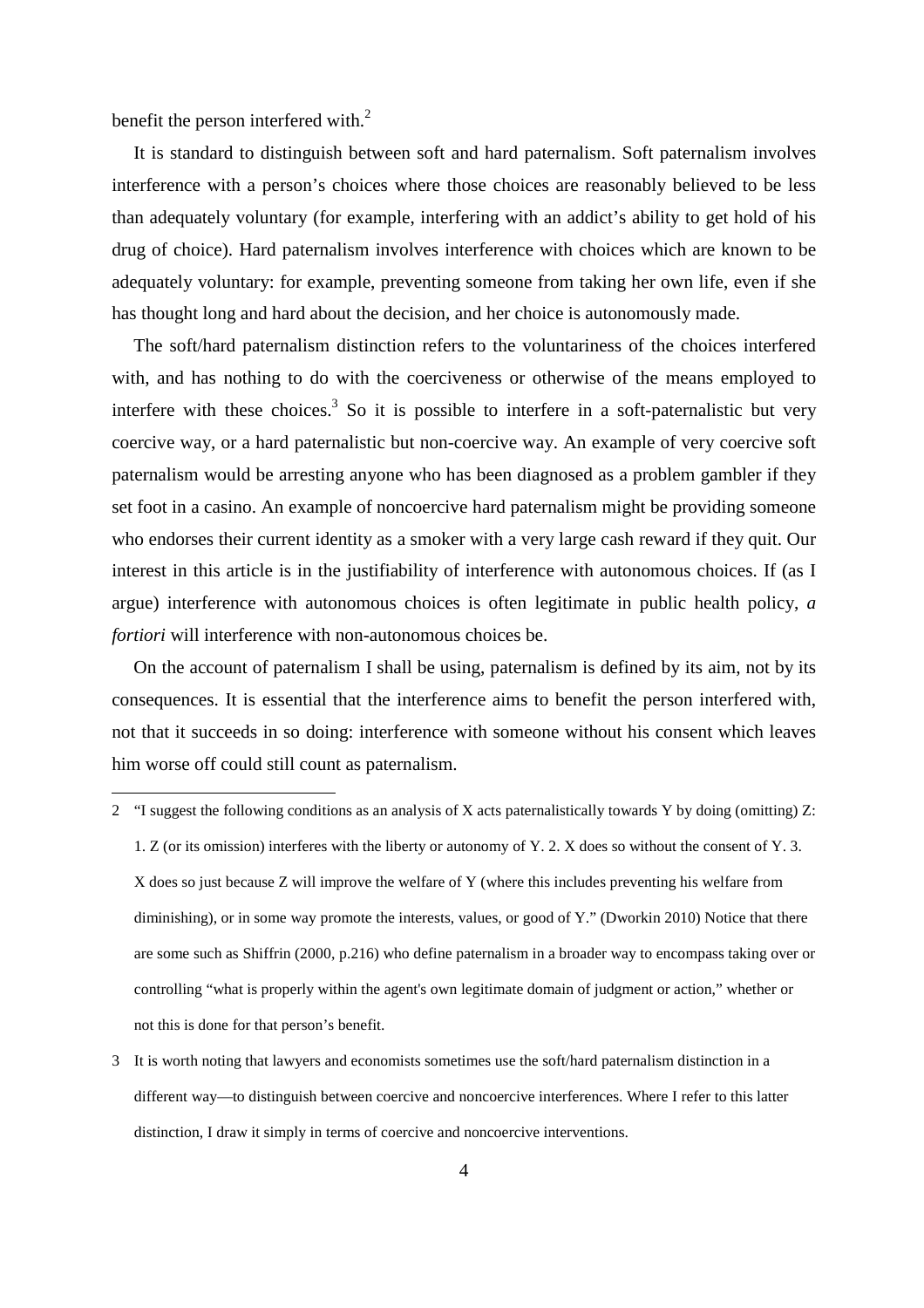Much discussion of paternalism (particularly in the medical ethics literature) focuses on simple cases where one individual acts paternalistically towards another. In such cases, we are typically dealing with an individual whose values (and likely choices given the available options) are either reasonably clear or could easily be clarified by asking him or her. And it is also a situation in which it would be relatively easy for the paternaliser to tailor her actions to what the paternalised believes would benefit him or her. Suppose that a patient in a hospice believes that it would be beneficial for her to have CPR should she go into cardiac arrest, despite indications that she would be very unlikely to receive any significant medical benefit from this. It will usually be perfectly feasible to mark the patient for attempted resuscitation. Paternalism in this kind of context seems particularly objectionable because it is easy to ask the individual what she wants and to tailor the treatment to her preferences, but the paternaliser either does not bother to ask, or asks and then overrides the paternalised's preference. It is not hard to see why paternalism like this is thought to involve a wrongful disrespect to the person's status as a competent agent.

However, in public policy contexts the status of paternalism is much more complex, for two kinds of reasons. First, the very idea of paternalistic policies is problematic. Second, public policy interventions are by their nature blunt instruments compared to the precision and subtlety possible in one-to-one relationships. States routinely coerce their citizens without their individualised consent in ways that would be deeply problematic in an interpersonal context, so the problem with paternalistically justified policies cannot simply be that they involve coercion without individual consent.

#### The very idea of paternalistic policies

Paternalism requires that the interference with choice be done in order to benefit the recipient. It follows that it is not acts of interference with choice on their own which are paternalistic, but rather acts of interference in conjunction with the end of benefiting the persons interfered with. So, in order to be able to describe a public policy intervention as paternalistic we would need to know its goal.<sup>4</sup>

<sup>4</sup> I use public policy intervention in a broad sense to encompass both legislation and softer means of influence such as tax incentives or public health advertising campaigns.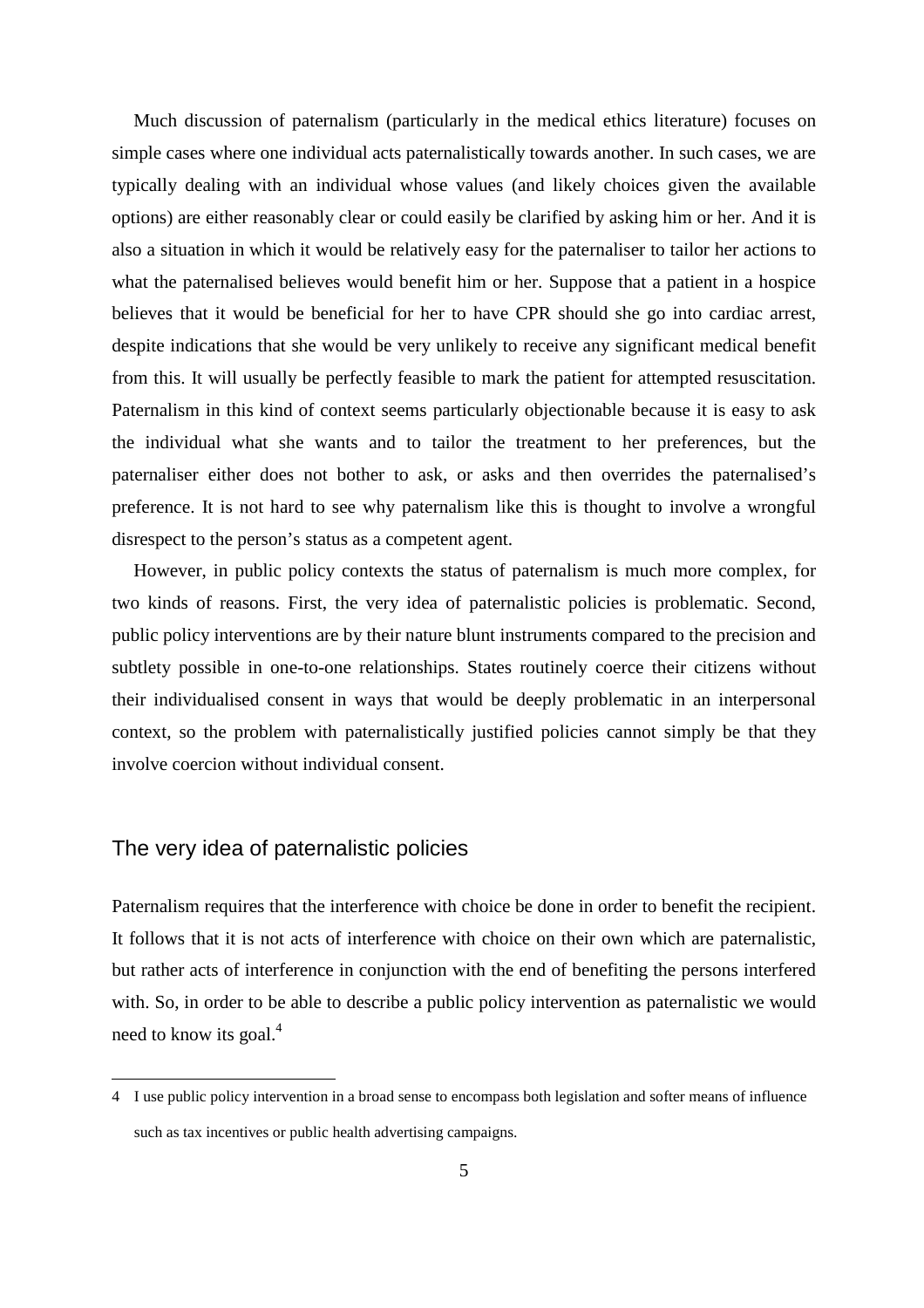When we ask what the goal of a public policy intervention is, we could take ourselves to be asking a question about the psychological states of the legislators or officials who shaped it, or we could take ourselves to be asking a question about what the best normative justification would be for the policy in its current form.

If we adopt a psychological reading, there will not usually be a single goal of a given policy intervention. Policy makers will typically have a variety of motives for advocating a particular intervention. For example, a minister may have several of the following reasons for introducing legislation to increase the rate of taxation on alcohol: wanting to reduce levels of violence in society, providing more tax revenue for a government, complying with a WHO recommendation, making a name for himself, as well as the paternalistic motivation of trying to benefit people without their consent by making it more expensive for them to drink.

If, alternatively, we adopt a normative reading of the goal of a public policy intervention then we face a problem of circularity. If the goal of a public policy intervention depends on what the most plausible normative justification of the policy would be, then our judgements about the justifiability of paternalism will determine the types of policies we describe as paternalistic. As Peter de Marneffe puts it, "if paternalistic justifications are illegitimate, as some antipaternalists surely believe, then the 'best rationale' will never be paternalistic, and therefore no policy will ever be paternalistic according to this account."<sup>5</sup> (2006, p.73)

Quite separately from the question of whether a normative or a psychological reading of paternalism is to be preferred, each account faces parallel problems from pluralism. Any real world public policy intervention will have been formed by multiple psychological intentions. It is also the case that any real world public policy intervention will have multiple plausible normative justifications. Hence both accounts need to provide an account of when either an intention of benefiting people without their consent, or a justifying reason of benefiting people without their consent, is sufficient to render the policy paternalistic.

Two extreme views might be to say that (a) a policy is paternalistic if *any* of the motivations or justifications which explain its shape are paternalistic, or (b) a policy is paternalistic only if *all* the motivations or justifications which explain its shape are

<sup>5</sup> We see this kind of reasoning in action when judges who are convinced that laws should not employ hard paternalism interpret laws requiring motorcyclists to wear a helmet as having an implicit harm-to-others justification such as avoiding extra medical care costs.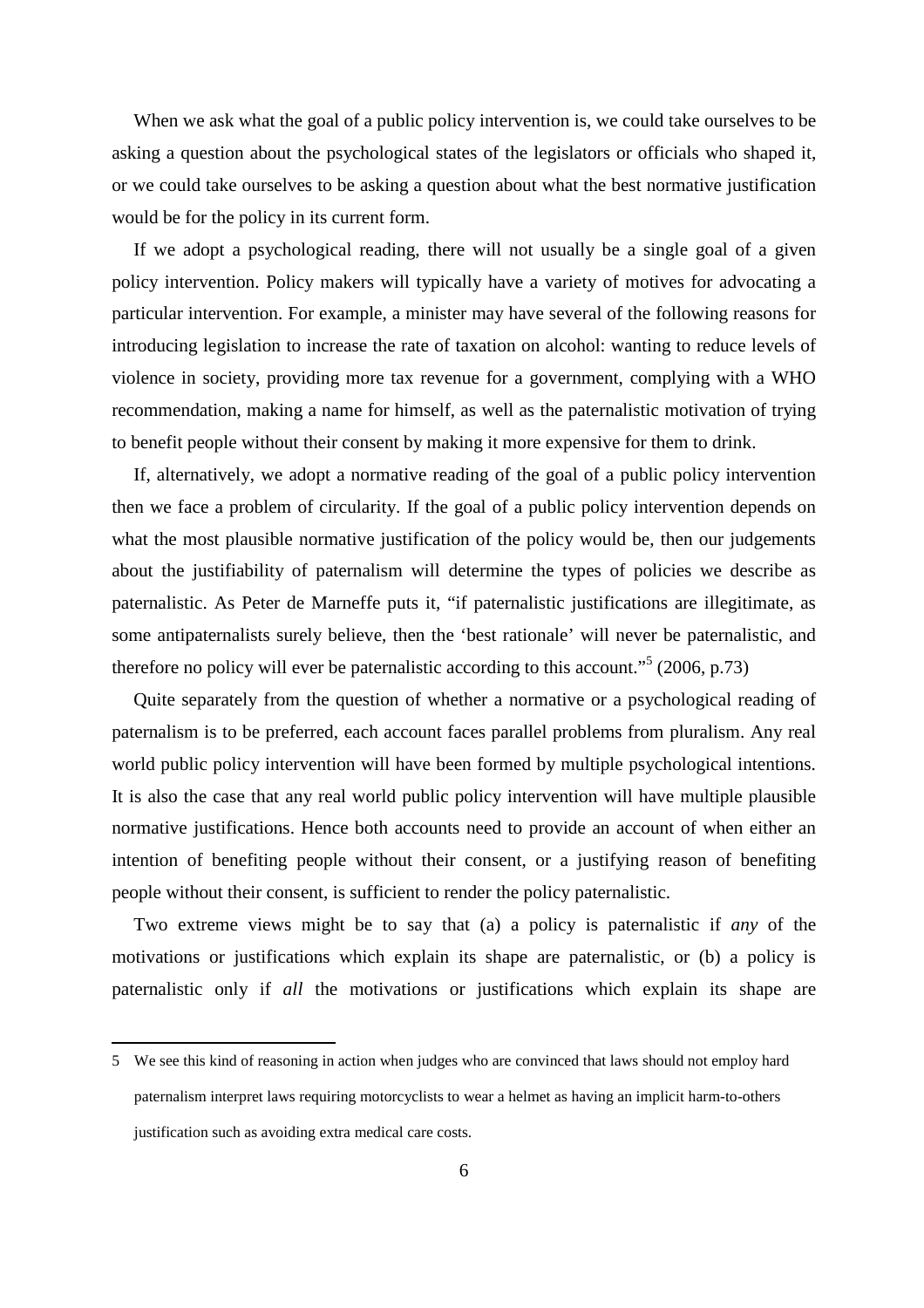paternalistic. However both of these positions are obviously inadequate: (a) would allow that a particular policy is paternalistic even if paternalistic intentions or justifications played only a very small part in its genesis and shape. However (b) would in practice mean that no policy would be found to be paternalistic, as there will always be a possible nonpaternalistic justification or motivation for policies which have a large paternalistic commitment. However, it is far from clear that it would be sensible to say something along the lines of "a policy is paternalistic if *most* of the motivation behind it is paternalistic", or "a policy is paternalistic if its main normative justification is paternalistic" given (a) the great difficulties involved in counting psychological motivations, and (b) the fact that our interpretation of what the main normative justification for a law is will be heavily influenced by our prior normative commitments.

De Marneffe argues that given these difficulties, we should adopt an account of paternalistic policies which combines both psychological and justificatory elements: on this account it is a necessary condition for a policy's being paternalistic towards A that the government "has this policy only because those in the relevant political process believe or once believed that this policy will benefit A in some way" and that the policy "cannot be fully justified without counting its benefits to A in its favor". (2006, pp.73-4). However, (as de Marneffe admits) even this approach is not wholly satisfactory: the definition may be both too narrow and too broad. For example, it may be too narrow, in as much as it would entail that a policy which is motivated by avowedly paternalistic intentions would not count as paternalistic, if a sufficient *non*paternalistic justification of the policy should be available. And it may be broad, in as much as it classes a policy as paternalistic whenever paternalistic motivations and justifications play a *necessary* role in it. But it will often be the case that nonpaternalistic motivations and justifications such as harm reduction also play a necessary role in the genesis and justification of a policy which is rightly described as paternalistic according to de Marneffe's criteria. So if we define paternalistic and nonpaternalistic in parallel ways, then such policies would simultaneously be paternalistic and nonpaternalistic.<sup>6</sup>

<sup>6</sup> De Marneffe could instead define nonpaternalistic in such a way that it encompasses all and only those policies which are not paternalistic in his sense. But without further explanation this would be an odd move: if both paternalistic and nonpaternalistic reasons would be necessary to justify a given policy adequately, why then conclude that we should categorise the policy solely as a paternalistic one?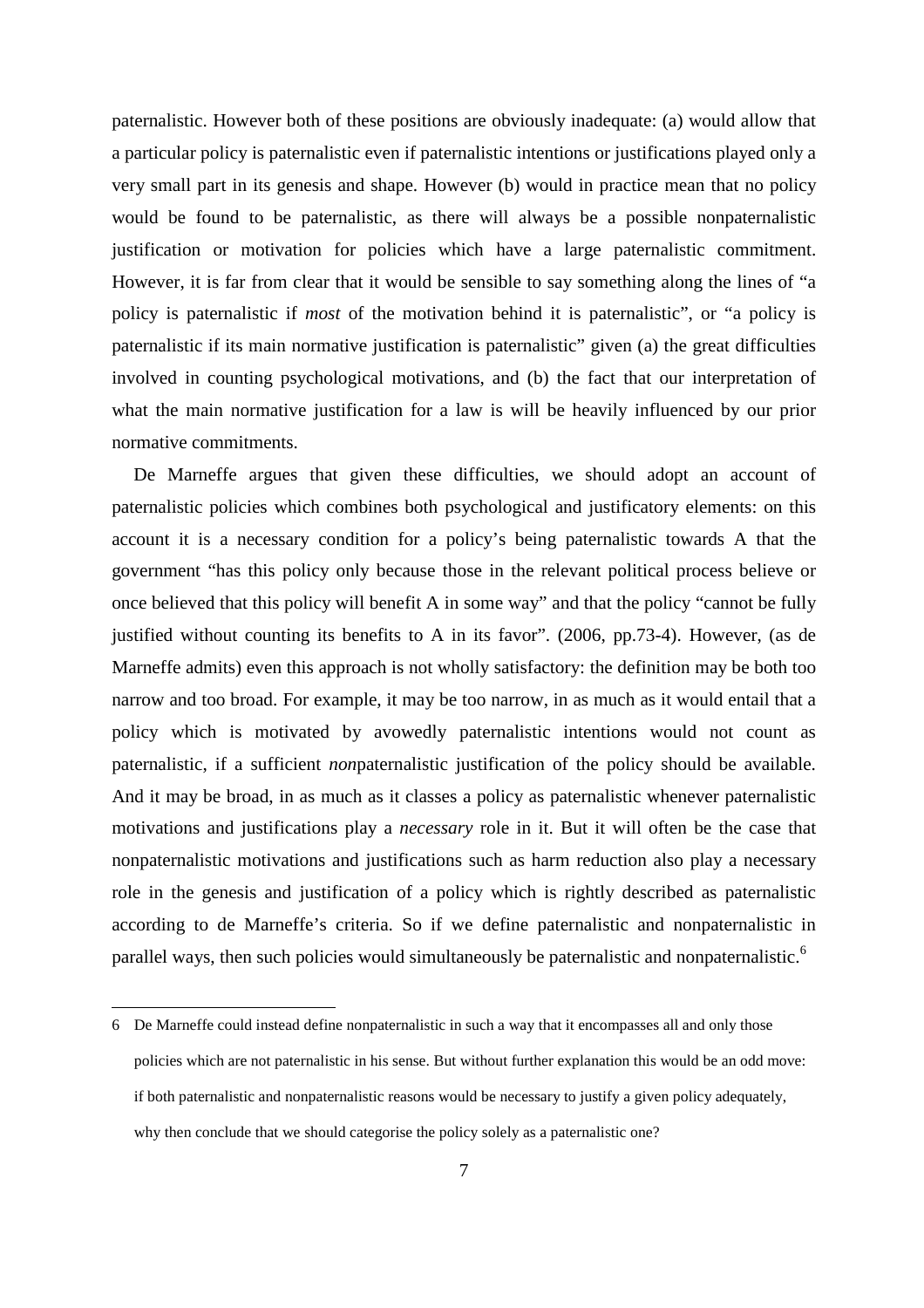I take it that this shows that there are significant difficulties that the opponent of paternalism in public policy must overcome even to state what it is that he is objecting to. And I shall assume that, following Husak, insofar as there is a cogent case against paternalism in public policy, it must be a case against types of *justification* for policies, rather than against policies per se. If this is the case then, as Husak argues, an antipaternalist should not say of any particular law that it is wrong because it is paternalistic, but rather make the more restricted claim that the law "is unjustified in so far as it exists for paternalistic reasons". (2003, p.391)

#### The unavoidable coerciveness of states

Paternalism, as we have seen, has three elements: interference, lack of consent, and aiming to benefit. We have seen how difficult it is to make good on the claim that a particular public policy *is* paternalistic. We shall now argue that many public policy interventions unavoidably share significant features of what makes paternalism problematic at an individual level whether or not the policy aims to benefit citizens without their consent.

It will usually not be feasible to gain individualised consent from all citizens affected by a government policy. It would generally be both too expensive and too burdensome on the electorate to get each to vote every time a minor rule or policy were changed.<sup>7</sup>

Even if a government could consult each affected person and get their consent or dissent, it is unclear how it should interpret the results of any such referendum. If we wanted a strict analogy with the case of individual medical treatment, we would have to offer each citizen an individualised veto, and say that even one dissent would be enough to render the policy a nogo. If we were to take individualised consent this seriously, policy making would be completely stymied: we would not achieve unanimity *either* for keeping the status quo, *or* any proposed reform to the status quo.<sup>8</sup> For any proposed policy, at least some would object, and

<sup>7</sup> It is noticeable that governments typically and sensibly reserve referenda for more weighty changes. Indeed, if a government had to call a referendum every time it wanted to make a minor regulatory change then this would collapse the distinction between representative and direct democracy.

<sup>8</sup> As O'Neill (2002, p.163) puts it, "Neither the status quo, nor any single route away from it, is likely to receive consent from all: unanimous consent to public policies is unachievable in real world situations".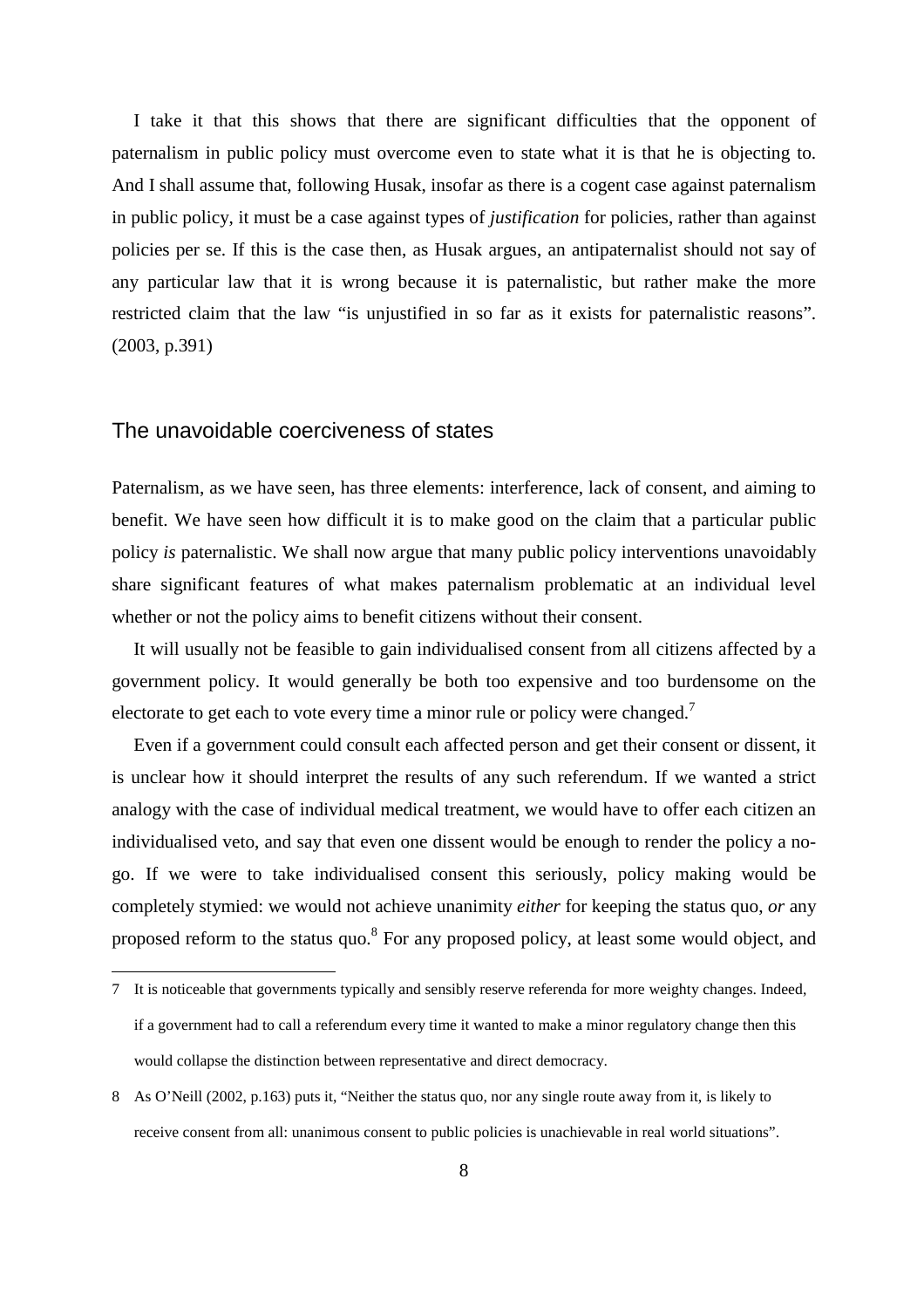hence it would turn out that *no* government policies were legitimate.

It will not usually be the case that governments can allow those who dissent from a policy to opt out of the policy. Some policies are impossible to exclude people from (e.g. a defence policy), whilst others will simply be prohibitively expensive to tailor to individuals (e.g. in the case of a policy of fluoridating the water, we could build separate non-fluoridated water pipes to the houses of the dissenters, but this would be too expensive to be practicable). Even where it would be possible to grant individualised exceptions to a policy, it will usually be unfair and may be self-defeating to do so.<sup>9</sup>

In short, given the bluntness of public policy instruments governments will inevitably interfere in their citizens' lives in a myriad of ways, forcing them to acquiesce in public policy interventions whether or not they individually consent to do so.<sup>10</sup> So two elements of what is found problematic about paternalism in an individual healthcare context—interference and lack of individual consent—are endemic to public policy more generally.

I shall assume that this type of state interference is in general legitimate in a well run democracy.<sup>11</sup> Given that nonpaternalistic policies may be coercive and infringe liberty to exactly the same extent as paternalistic policies, it follows that those who want to defend the wrongness of justifying policies paternalistically need to show that there is something wrong about the paternalistically justified policy over and above its infringement of liberty.

The literature reveals two basic lines of argument against paternalistically justified policies. On the first line of argument (exemplified by Joel Feinberg), which I shall call *antipaternalism*, it is never a reason in favour of a policy that it is probably necessary to

<sup>9</sup> Maintaining goods such as clean air or residential amenity requires the great majority of citizens to show consideration for others. Allowing some to obtain the benefits of the policy without contributing to the sacrifices that the policy requires would amount to an official sanctioning of free-riding. Such policies may also be self-defeating, as many citizens are willing to moderate their behaviour to maintain communal goods only if they believe that others are similarly motivated.

<sup>10</sup> It is worth remembering that even those elements of what the government does which merely offer options (say a free healthcare service which people can attend if they want to) are paid for through taxation which is coercively extracted.

<sup>11</sup> Not everyone would agree with this. For a well known view which draws the conclusion of the *illegitimacy* of state sponsored coercion see Wolff (1970).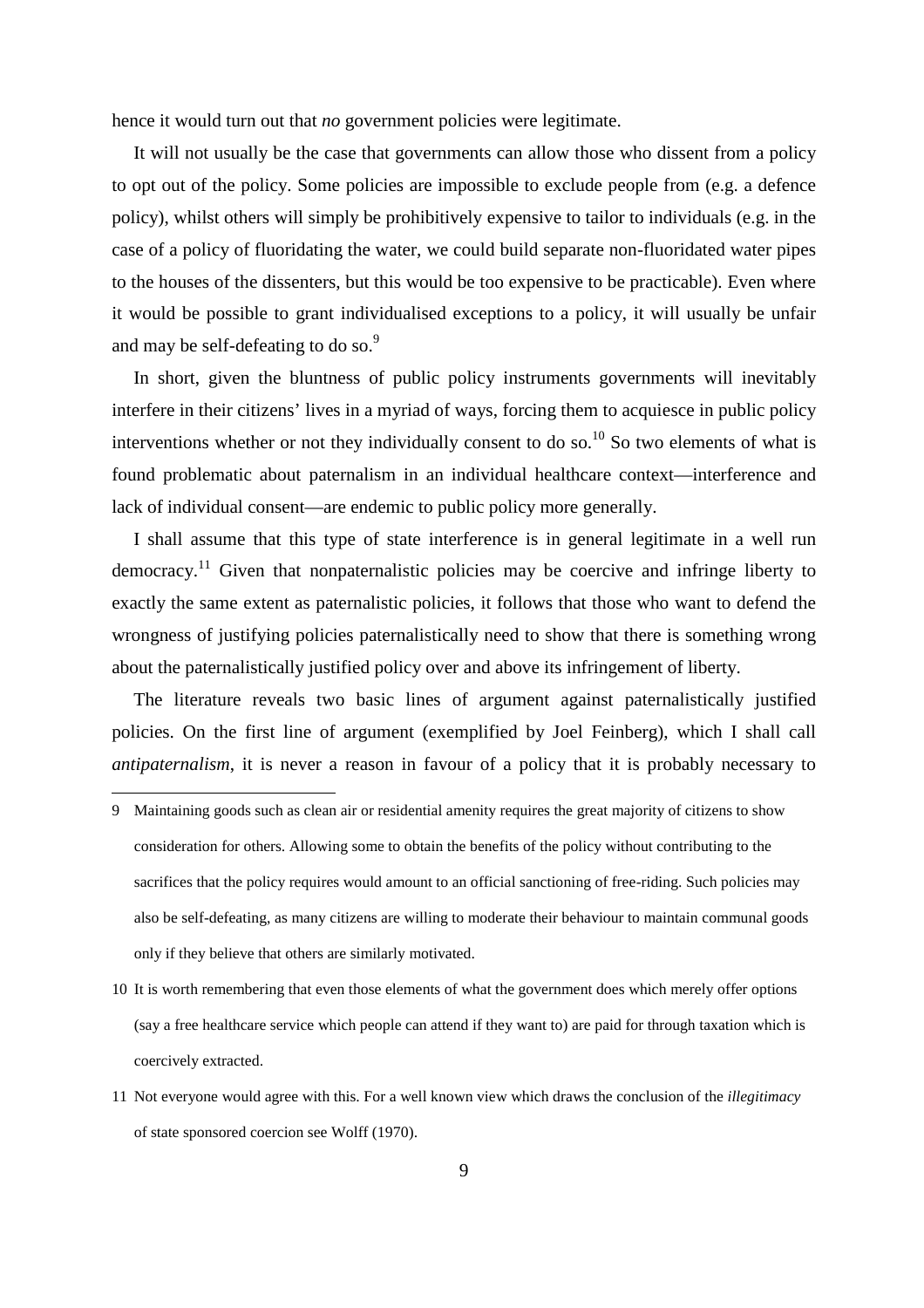prevent self-regarding harm which is adequately voluntary.<sup>12</sup> Antipaternalism thus refuses to put avoidance of self-regarding harm into the balance when we are considering which policies to adopt.

The second line of argument does not rule out reduction of self-regarding harm as counting in favour of a policy in principle, but argues that for reasons connected either to the limits of government competence, or to the nature of the human good, governments will do worse in promoting the wellbeing of their citizens if they adopt policies which are justified on paternalistic grounds than if they refrain from so doing. In a nutshell, on the second line of argument paternalism does not work. As we shall see, neither line of argument is convincing.

#### **Against antipaternalism**

Antipaternalists argue that the salient moral difference between morally permissible public policies—which will unavoidably interfere with the lives of some individuals without their individual consent—and morally impermissible paternalism is that the interference in the case of paternalism wrongfully trespasses on areas of the individual's life where the individual should be sovereign. Antipaternalism involves two kinds of claims: first a negative claim, namely that it does not count in favour of a policy it is probably necessary to prevent selfregarding harm which is adequately voluntary. Second, a positive claim that so doing is positively wrongful, because it involves a kind of disrespect or wrongful usurpation of the decisionmaking authority of the person:

By and large, a person will be better able to achieve his own good by making his own decisions, but even when the opposite is true, others may not intervene, for autonomy is even more important than personal well-being. The life that a person threatens by his own rashness is after all *his* life; it *belongs* to him and to no one else. For that reason alone, he must be the one to decide—for better or worse what is to be done with it in that private realm where the interests of others are not directly involved.<sup>13</sup> (Feinberg 1986, p.59)

<sup>12</sup> I borrow this way of formulating antipaternalism from Shafer-Landau (2005).

<sup>13</sup> Similarly, Darwall (2006, pp. 267-8) explains the wrongfulness of paternalism as follows: "The objectionable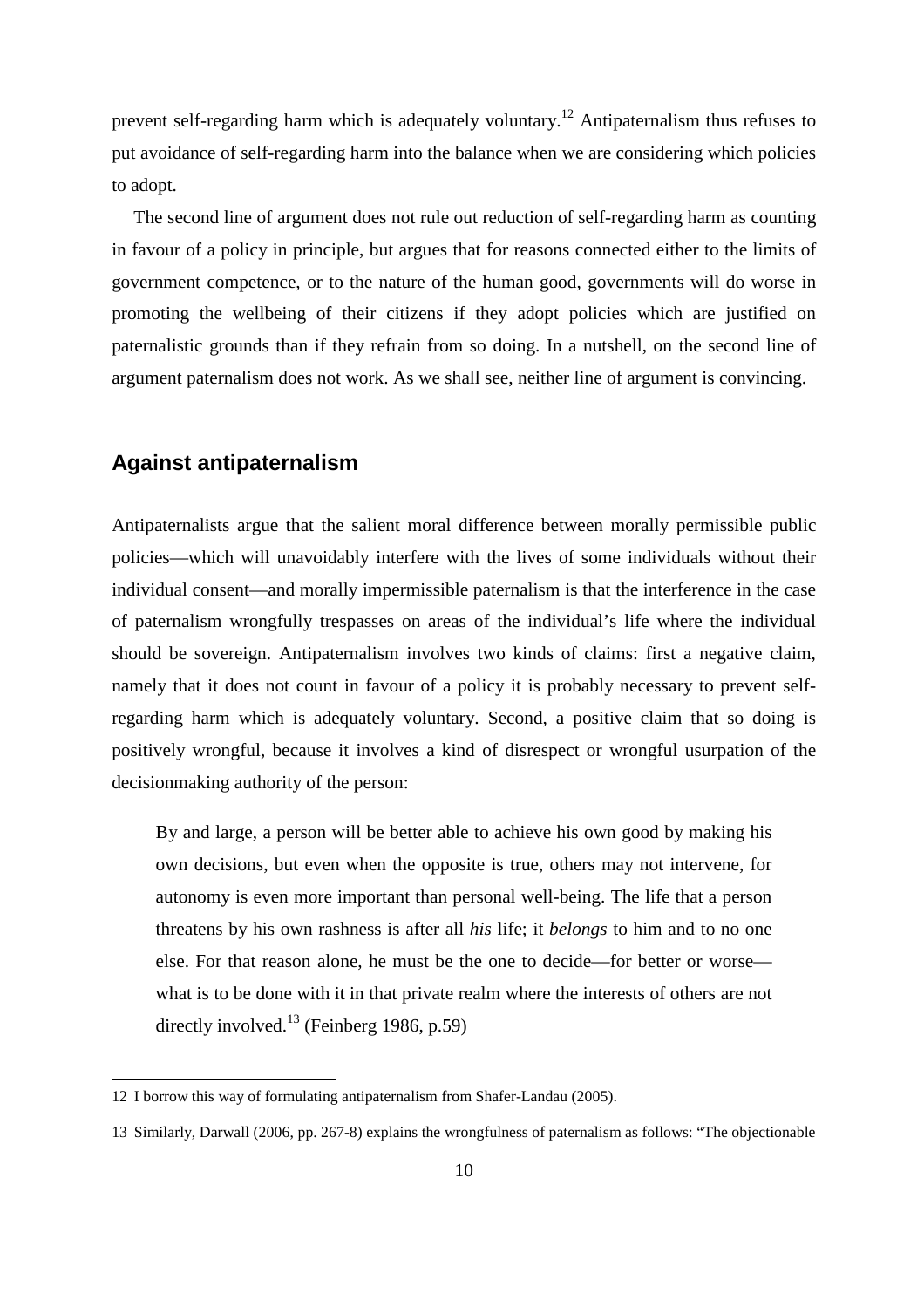Feinberg takes his antipaternalism to be a position about the *criminal* law. For example, he indicates that he is not against paternalistically justified taxation on smoking: taxing an activity, he argues, is both less coercive and less morally condemnatory than criminalising those who perform it, and so does not automatically fall into the category of wrongful interferences in an individual's sovereign zone.<sup>14</sup> It follows that Feinberg would not have an in principle objection to hard paternalistic justifications for policies which *did not* criminalise self-harming behaviour. Presumably he would suggest (as I would) that when considering such policies the relevant question is whether the interference with liberty required to reduce self-regarding harm in a particular case is proportional to the good done.

Given that criminalisation plays only a rather small part in the public health policies recommended by public health practitioners, Feinbergian antipaternalism is eminently compatible with most robustly interventionist policies. Hence, if antipaternalists object to such policies they would have to be more radical antipaternalists than Feinberg: that is, they would have claim that paternalistically justified policies are wrongful even where they are not implemented via the criminal law. It is this wider view that I shall concentrate on – though given Feinberg's preeminent position as the theorist of antipaternalism, I shall continue to draw heavily on his work.

Antipaternalists are committed to the claim that personal sovereignty *always* takes precedence over the reduction of self-regarding harm even when the harm to be avoided is very large, and the interference trivial. As Feinberg puts it, "sovereignty is an all or nothing concept; one is entitled to absolute control of whatever is within one's domain however trivial it may be." (1986, p.55)

The negative claim of the antipaternalist position is that hard paternalistic reasons do not

character of paternalism… is not primarily that those who seek to benefit us against our wishes are likely to be wrong about what really benefits us. It is not simply misdirected care or even negligently misdirected care. It is, rather, primarily a failure of respect, a failure to recognize the authority that persons have to demand, within certain limits, that they be allowed to make their own choices for themselves."

<sup>14</sup> "I object to criminalization of smoking because it is supported only by a paternalistic liberty-limiting principle that I find invalid, but I do not oppose taxing end cigarette use, even though it too is coercive in a proper sense, and its rationale would be equally paternalistic." (Feinberg 1984, p. 23)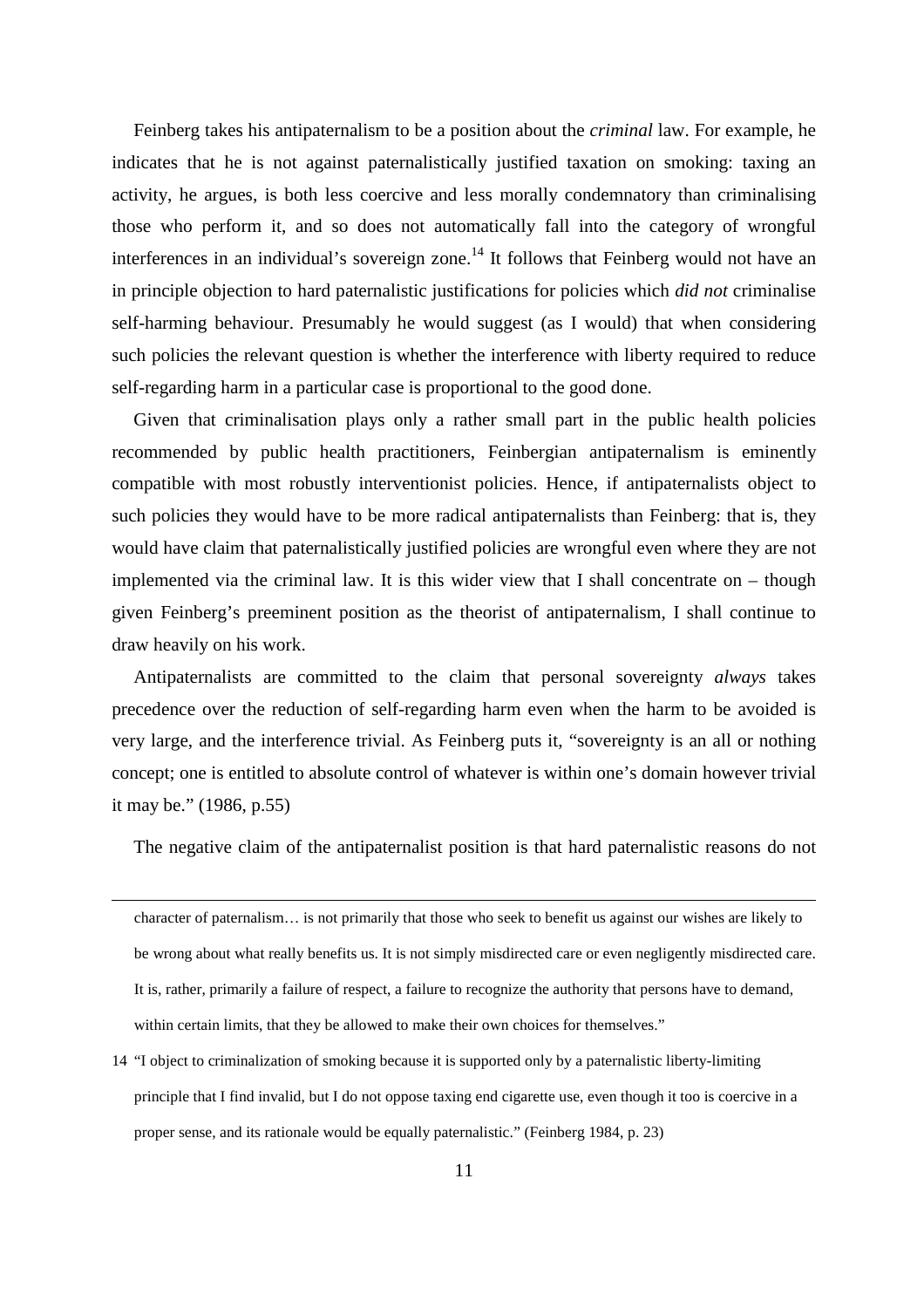count in favour of a public policy. This leaves under-described the situation we face with water fluoridation, where many consent to the policy and think that it is a sensible way of regulating public behaviour, but some find the policy objectionably paternalistic, in that it interferes with their self-regarding behaviour for their benefit without their consent. One way of interpreting the antipaternalist position would be to take Feinberg's claim about "absolute control" within one's domain literally, and to take it that this should give the individual an absolute veto against any policy which would end up with behaviour in his or her sovereign domain being interfered with. On such a view, if even a *single* person objects to a policy's interference into his sovereign zone, then the policy treats him wrongfully, and so should not be implemented. However, this interpretation of antipaternalism would allow a single person to stymie the rest of society's attempts to regulate their behaviour. This seems grossly disproportional, and moreover is incompatible with the basic idea of personal sovereignty. It is just as disrespectful to persons' moral standing to deny them the authority to bind their wills communally by making agreements on certain curtailments to liberty as it would be to interfere with their private behaviour for their own benefit.

Feinberg, however, denies that we should interpret the zone of personal sovereign control in this way. He argues that a policy to which the majority agrees and a minority object will not usually count as paternalistic in his sense:

When most of the people subject to a coercive rule approve of the rule, and it is legislated (interpreted, applied by courts, defended in argument, understood to function) *for their sakes*, and not for the purpose of imposing safety or prudence on the unwilling minority ("against their will"), then the rationale of the rule is *not* paternalistic. In that case we can attribute to it as its "purpose" the *enablement* of the majority to achieve a collective good, and not, except incidentally as an unintended byproduct, the enforcement of prudence on the minority. (1986, p.20)

Feinberg's argument presupposes that one's zone of personal sovereignty prevents one from being subjected to paternalistic interference, but it does not prevent one from being subjected to an interference which would have the same effect on one's ability to lead one's life, but is aimed to allow the majority to achieve a collective good. This assumption is somewhat odd, and threatens to completely undermine the ringing claims about the importance of personal sovereignty. As Kalle Grill (2009, p. 149) argues, Feinberg does not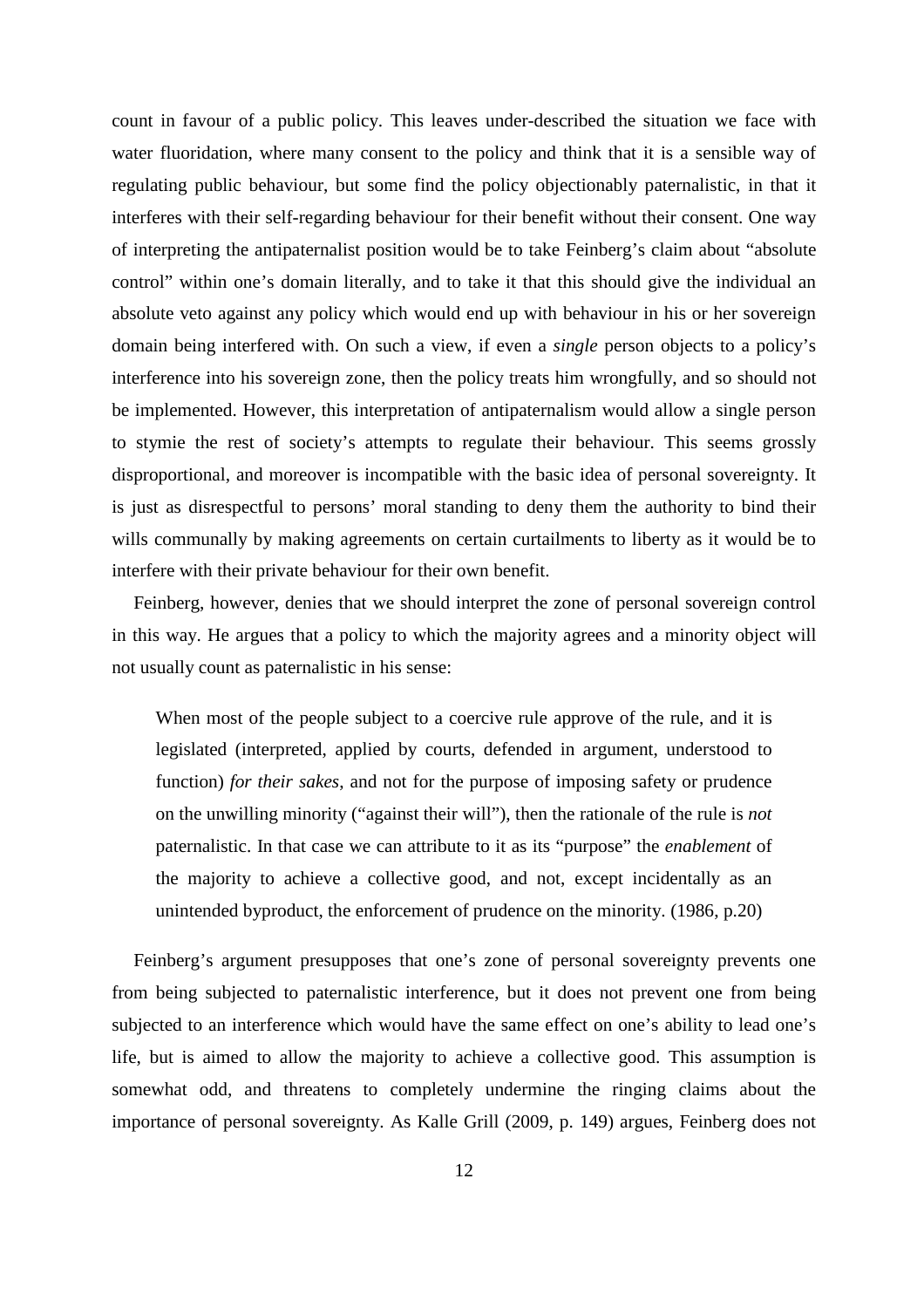appear to consider "the restriction of the options of the minority to be in itself a moral obstacle to enactment of policy once the majority has consented". Thus, Feinberg's position amounts to "accept[ing] that societies with majorities bent on zealous self-regulation may impose strict health regimes on all citizens." (Grill 2009, p.149) This is, to say the least, a rather odd result for a position which is supposed to be archetypally liberal.

We saw earlier that it is very difficult to make good on the claim that any particular policy *is* paternalistic. Any antipaternalist position which imposes a total ban on hard paternalism, but allows equal interferences with liberty when they are justified by reasons other than paternalistic ones, leaves itself wide open to a strategy of redefining the goals of policies in such a way that interference with a minority is an unfortunate side effect of the pursuit of the common good. It would be better, I suggest, to adopt an approach to policy which does not pick out paternalism as a particular evil to be avoided, but instead conceptualises unwanted intrusions into liberty as the basic category. The question then becomes one of how significant the choices are which are interfered with, how coercive the means of interference are, what proportion of people object, and what other worthwhile goals (such as improvement of population health, or greater equality) are served by the policy. We now pass on to consider whether public health policies which intervene in order to improve population health can have an appropriate balance of harms and benefits.

### **Interventionist policies can have an appropriate balance of harms**

#### **and benefits**

There are various ways in which a policy can fail to benefit its recipients. Most straightforwardly, the policy might be framed in a way which fails to take account of important systemic effects, and due to unexpected interactions with other policies, leaves its recipients worse off. However, this is a general problem which applies to all policies whether or not they involve interferences with liberty in order to improve population health.<sup>15</sup> An effective argument against interventionist public health policies would need to show that there are reasons for thinking that interventionist public health policies are either more likely to fail to achieve their ends than other policies, or more likely to have undesirable ends.

<sup>15</sup> I have written about this in [Self-identifying reference] 2009.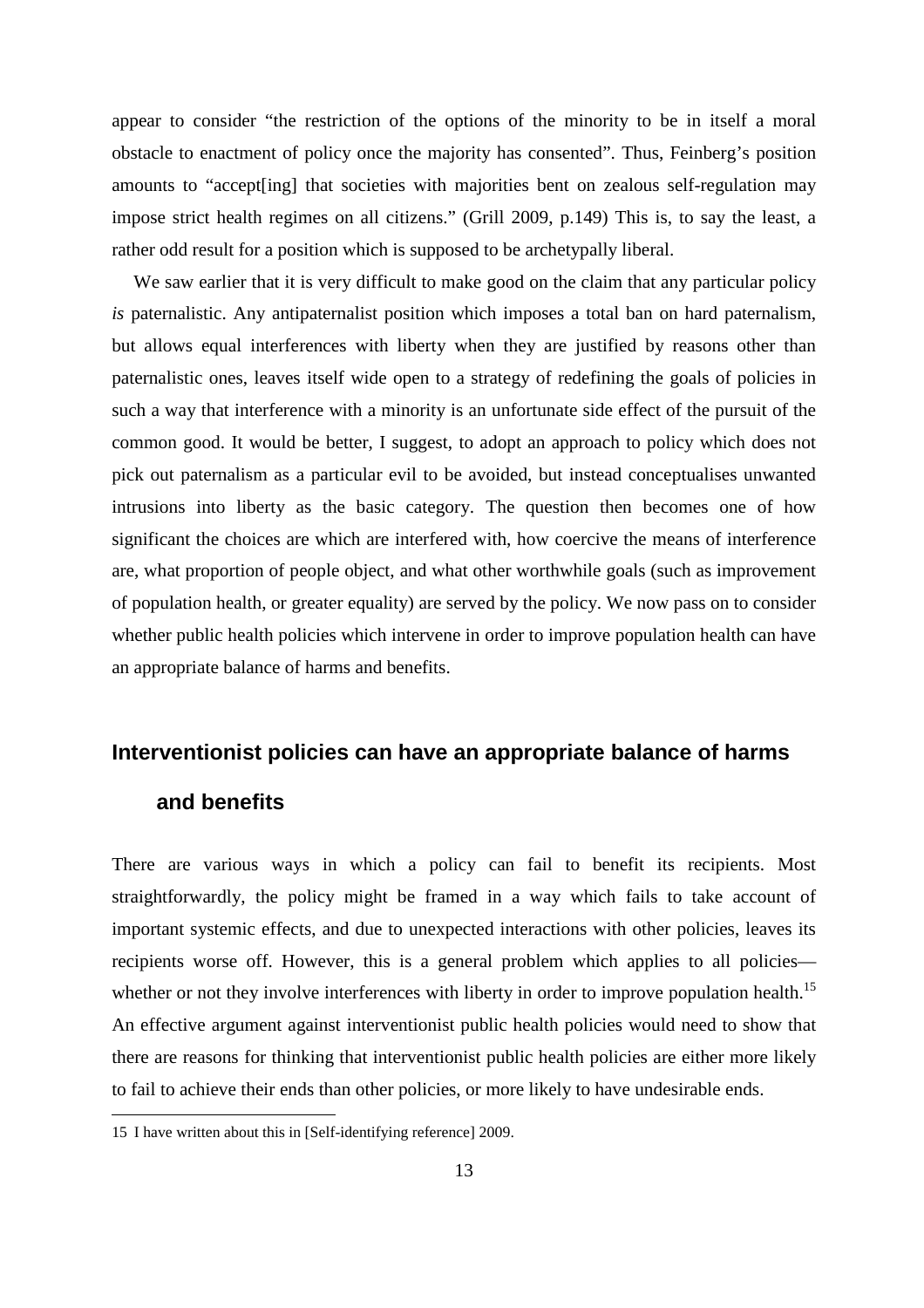There are two main ways of attempting to do this. First, we can argue that interventionist policies are likely to get it wrong about what sorts of weightings of values would make a person's life go better. Second, we can argue that even if the weighting of values implicit in an interventionist policy is a *better* weighting of values than the one the person would have chosen for themselves, the fact that this weighting of values is *imposed* nonetheless makes the life that contains this superior weighting of values less good than the life with a freely chosen inferior weighting of values.

#### Will interventionist policies get the weighting of values wrong?

Will interventionist public policies get the weighting of values wrong? Mill certainly thought so: "But the strongest of all the arguments against the interference of the public with purely personal conduct, is that when it does interfere, the odds are that it interferes wrongly, and in the wrong place." (1977, p. 283) Mill bases his argument here on the importance of individuality: the best life is a self-chosen one in which one develops one's own particular talents and inclinations. On this view, it is difficult for governments to benefit citizens by assigning what seem (from the government's perspective) to be sensible weights to values, given that what makes each individual's life go well depends on features unique to that individual. Doing so will be likely to lead to rankings of values which make individual citizens' lives go worse.

This argument has two presuppositions: first the empirical claim that values *do* differ between people in this way; and second, the normative claim that people's individual valuations are a better guide to what would make their life go well than their government's judgements. Both are contestable assumptions in the case of health.

We can distinguish between on the one hand, controversial values, and on the other, controversial rankings of values. I shall argue that it is reasonable for governments to take health to be an uncontroversial value to be promoted; and that whilst the relative weightings of health as related to other goods will be controversial, it is not feasible for governments to avoid taking stances which incorporate controversial rankings of health against other goods.

The status of health as an uncontroversial good is easily established. Health is plausibly an intrinsic good, as Hurley (2007) argues. But even for those who do not agree with this, health has a value as an all purpose enabler for any number of other ends we might value for their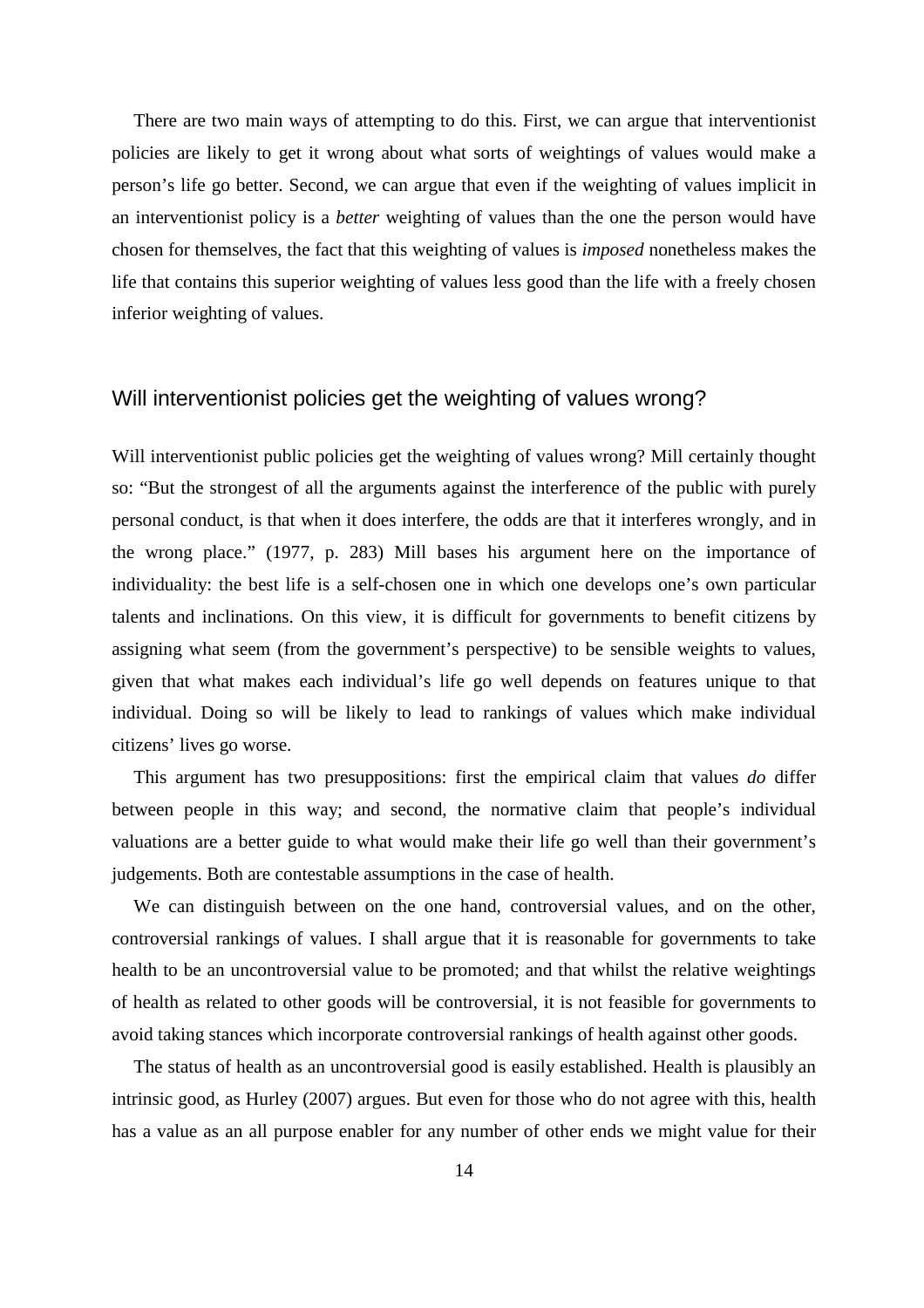own sake.<sup>16</sup> Given this, even if someone places no particular value on their health per se, it will very often be the case that health enables them to pursue the goals they do value even better. So it is overwhelmingly plausible to say that health is a legitimate goal of governments; or if governments cannot assume that goods like health are of value then there is little if anything that governments can legitimately do.

How we should rank the value of health against other values such as liberty will be controversial. But it is simplistic to imagine that governments will do better in helping their citizens to achieve a good life if they adopt a laissez faire approach. The idea that a laissez faire approach would allow each citizen to decide for themselves the relative weight that *they* want health to have as compared to other goods in their lives is illusory. This is because individual tradeoffs about the value of health relative to other goods are made in the context of broader choices about the structure of society. Many choices about one's health (such as to be able to get exercise by walking to and from work) are only feasible if a whole set of background conditions, like street lighting, maintained sidewalks, and proper town planning are in place.

So if a government responds to value controversy by adopting a laissez faire attitude this will by no means allow all to balance health against other goods in a way they deem optimal. Rather it will favour some rather than other forms of life and some rather than other sets of choices. Public health policy inevitably involves controversial rankings of health against other values: it is a mistake to suggest that states can avoid this. The appropriate goal is not to avoid controversy, but to do what is most justifiable.

#### Self-authorship and the good

A last line of argument alleges the human good is special, in that it requires the person whose life it is to play an active role in its procurement, and alleges that for this reason the good is not well suited to be brought about by states. I am willing to grant that we should place a very high value on self-authorship. However, even if we grant this, it does not follow that interventionist public health policies will in general fail to have net benefits. This is because

<sup>16</sup> See for example, Daniels (2008). I discuss the value of health in more depth in [self-identifying reference 2009, and 2011]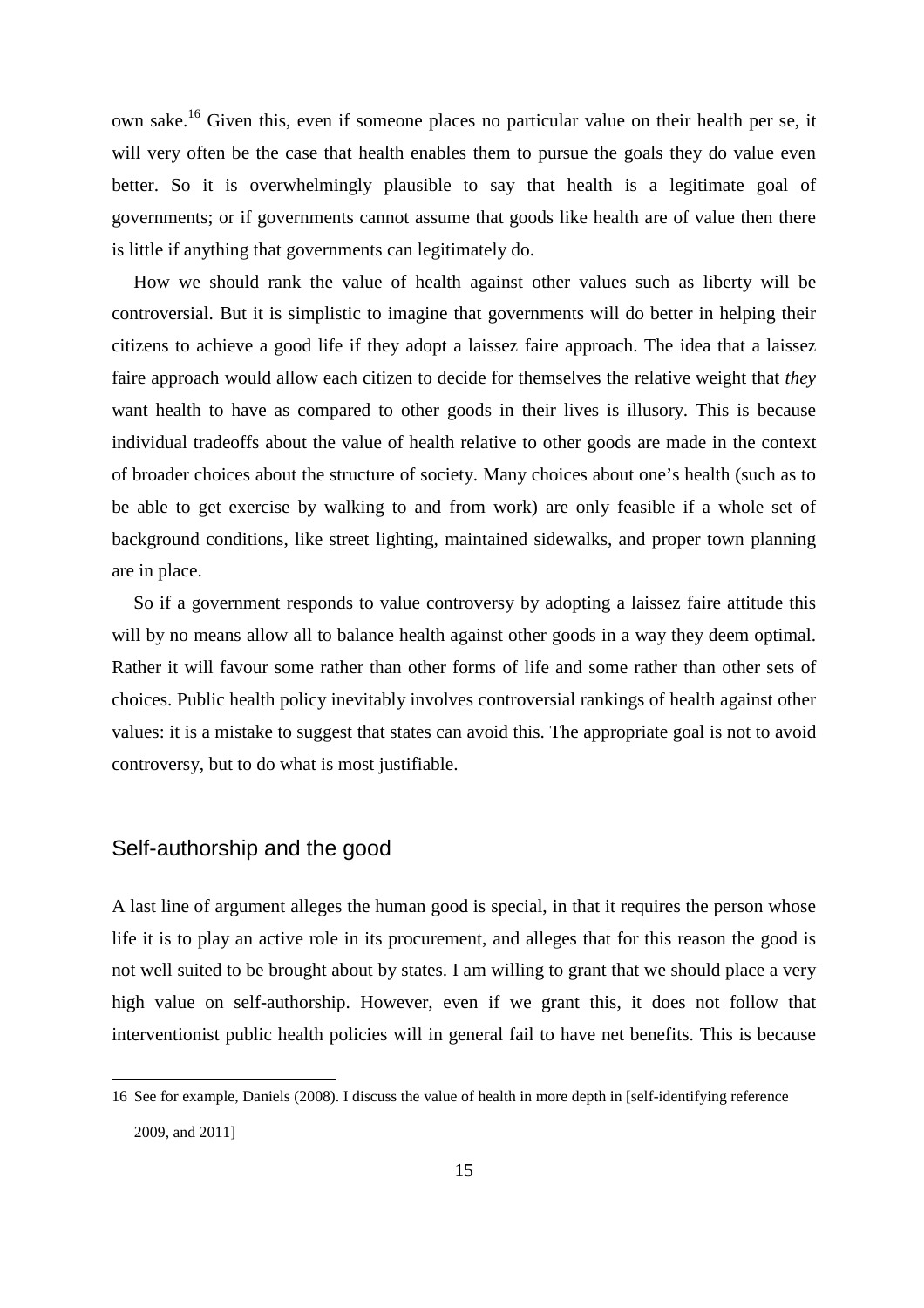there are many types of interventionist public health policies which do not impinge in a significant way on people's ability to author their own lives.

The types of policies which engage our concern about self-authorship and the good have two features: first, they involve choices which are highly significant to the meaning and structure of individuals' lives—choices such as what career path to follow, what religion if any to profess, and what treatment regimes to choose in the face of terminal illness. Second, they are policies which largely or completely co-opt a person's will, and back this up with the coercive force of the criminal law. However, as I shall argue many health promotion policies have neither feature.

#### Significant Choices

Not all choices are significant for one's ability to author one's own life. If a government passed a law on avowedly paternalistic grounds mandating that prepackaged meals could not contain more than a certain percentage of salt, few people would be worried they had thereby been deprived of the ability to author their own life, given the ready availability of salt cellars.

But what if someone did, surprisingly, place a great weight on his ability to buy heavily salted prepackaged food? We could either adopt (a) an objective account of the significance of a choice, according to which whether a choice is significant would be measurable according to an objective model of which choices are necessary for a flourishing human life; or (b) a subjectivist account, according to which whether a choice is significant depends on the values of the individual chooser.

On an objectivist view, a person can simply be wrong about whether a choice is significant in a way that should prevent it from being interfered with. If a choice is not significant then it is not difficult to justify interfering with it. As in the salty food example, many of the choices which governments would like to interfere with to ensure better population health are plausibly of this insignificant kind.

If we take a subjectivist view then we commit ourselves to the claim that there is not a deep answer to the question of which choices are significant*.* If just those choices are significant which individual citizens think are significant, it will be a mistake to think that we can come up with an account of significant choices which will set down a standard for what people *ought* to recognise as significant. Given pervasive differences in conceptions of which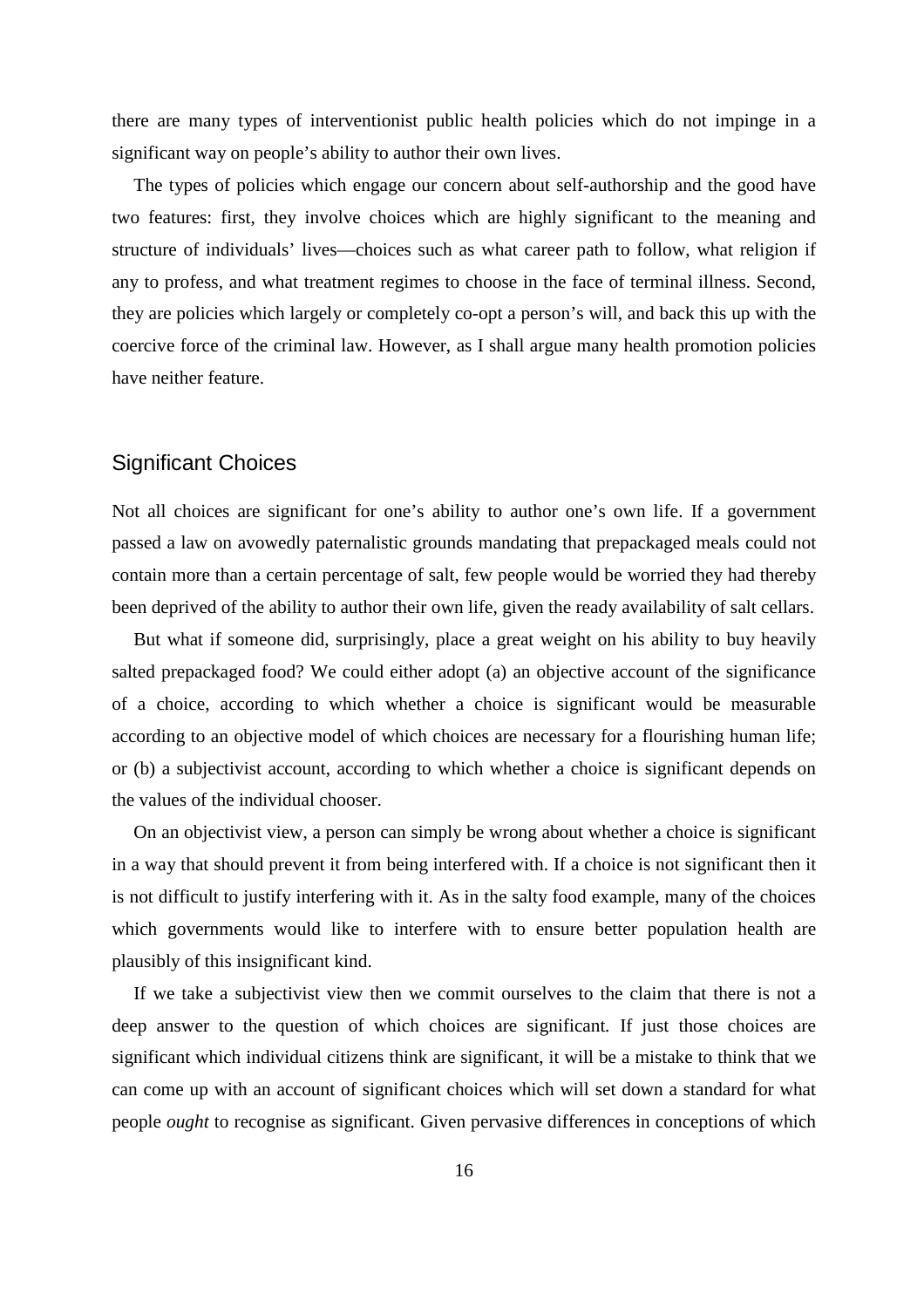choices are significant, policy making will inevitably have to interfere with choices which some citizens rightly think are highly significant. If it is inevitable that policy making does so, it cannot be true to say that interfering with significant choices is invariably unjustifiable.<sup>17</sup>

In the absence of any objective measure of significance, perhaps the best that governments can do is to take the minimisation of interference with choices which individuals regard as significant as one goal (amongst others) of public policy. Many interventionist health promotion policies will involve interference with choices which are thought by the vast majority of people to be insignificant.

#### Coercion

The other kinds of policies which are most problematic for self-authorship are those which largely or completely co-opt a person's will, and back this up with the coercive force of the criminal law. An obvious example of this would be a law which required every citizen to eat five portions of fruit and vegetables a day, on pain of imprisonment. Again, it is important to notice that not all interventionist policies need be coercive in this sense. Much of the public health policy that states will want to pursue involves manipulating choice architecture in ways that still give the individual a wide range of leeway to make her own choices and her own mind up.

Suppose that a government passes legislation imposing walkability requirements on new towns and cities, on the grounds that this will improve the lives of the people living there by making it more likely that they will walk rather than drive. Or a government introduces legislation to dissuade people from smoking by increasing the tax on cigarettes. In such cases, the committed car driver and the committed smoker are free to continue to pursue their vision of a valuable life; it is just that the government has made it somewhat more costly for them to pursue this way of life than a healthier one. As Joseph Raz (1986) argues, what matters for self-authorship is to be able to make choices about the important decisions, and to have *enough* choices, rather than to have as many choices as possible about every single minor detail. Where interventionist public health policy leaves the conditions of self-authorship intact, the importance of self-authorship does not rule out interventionist public health policies.

<sup>17</sup> I am again assuming that the anarchist position is false.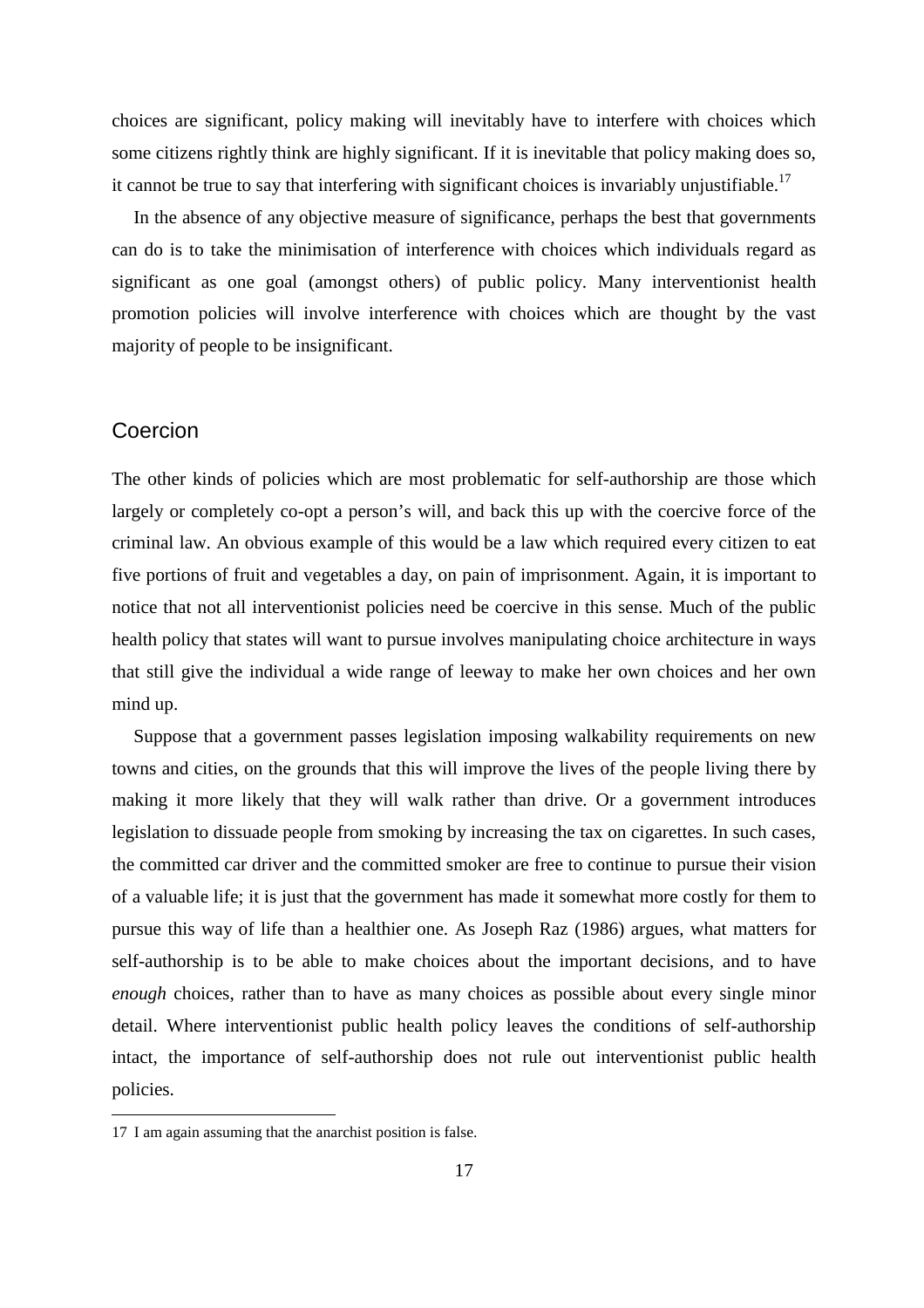| Four types of interventionist policy |                            |
|--------------------------------------|----------------------------|
| 1. Coercive policies which           | 2. Coercive policies which |
| overrule choices of major            | overrule choices of minor  |
| significance                         | significance               |
| 3. Noncoercive policies              | 4. Noncoercive policies    |
| which interfere with choices         | which interfere with       |
| of major significance                | choices of minor           |
|                                      | significance               |

To sum up the discussion of this section: given a commitment to minimising coercion, and a commitment to minimising interference with significant choices, there are four types of paternalistic policy (see Table). Interventionist policies which are both coercive and which overrule highly significant choices  $(1)$  are most difficult to justify.<sup>18</sup> Coercive interventionist policies which overrule choices of minor significance (2), and noncoercive policies which overrule choices of major significance (3) will be somewhat easier to justify, and lastly noncoercive policies which overrule choices of minor significance (4) will be the easiest to justify.

#### **Conclusion**

This paper has had two main themes. The first theme has been that it is unhelpful to take the question "is the policy paternalistic?" to be a fundamental question in public health ethics, for several reasons. First, we face severe problems in making good on the claim that a particular policy *is* paternalistic. Second, the marks of much of what makes paternalism morally problematic on an individual level—interference and lack of individual consent—are present in a wide range of public policy contexts, whether or not the policy in question can be

<sup>18</sup> There will be cases where policies which both coercive and which overrule highly significant choices are

justifiable: for instance social distancing measures to prevent the spread of a pandemic.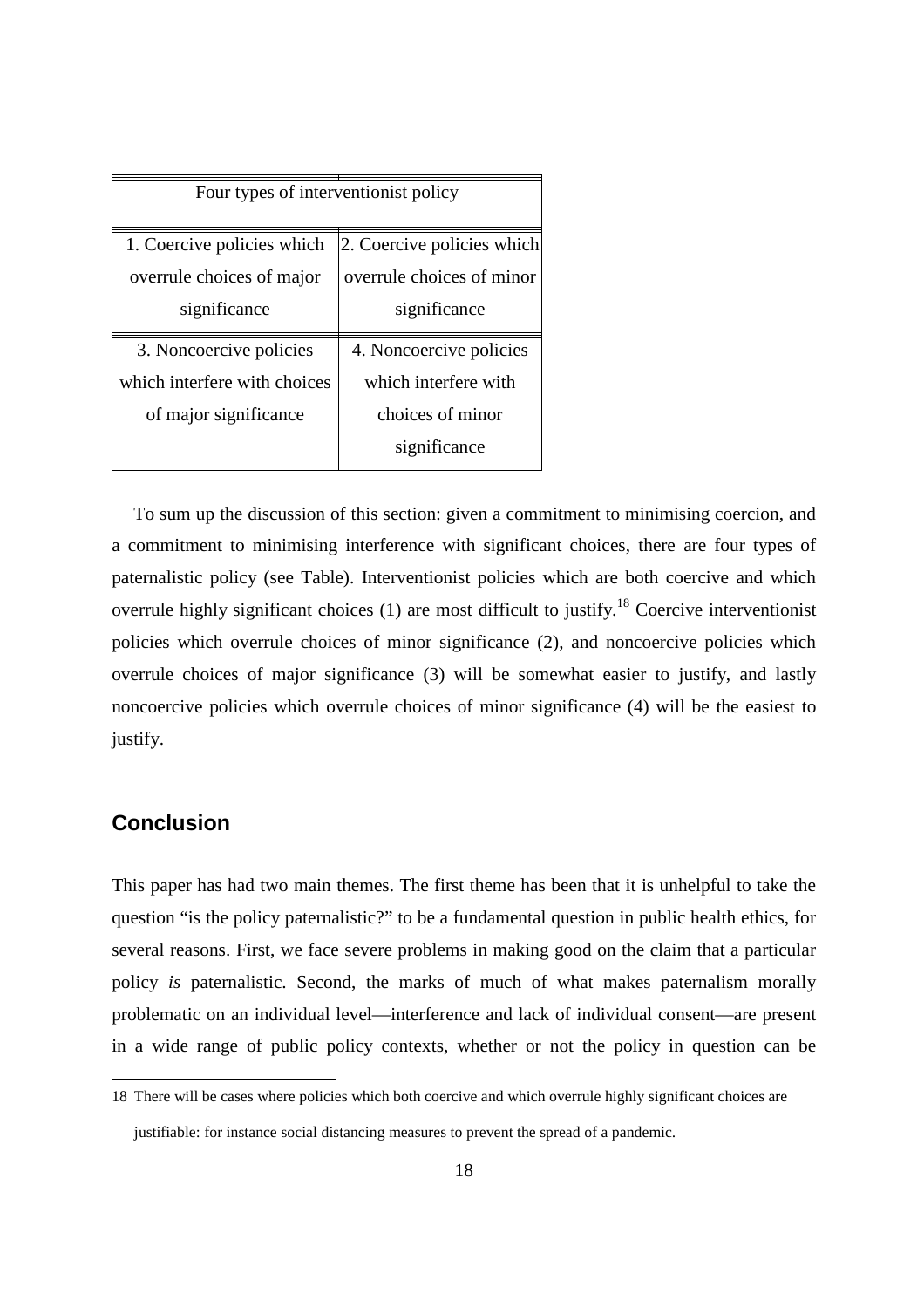described as paternalistic. We do better, I suggested, to frame the *ethical* question as about what types of justifications for public policies are legitimate and to frame the *practical* question for public policy as about which infringements of liberty are justifiable, without trying staking too much on whether those infringements of liberty are paternalistic or not.

The second major theme of the article has been that interventionist approaches to public health can be legitimate, and that policies which infringe liberties in various ways can make peoples lives better. Health has as strong a claim as any good to be an uncontroversial good for states to promote. And whilst rankings of health relative to other goods will be controversial, it is impossible for states to avoid taking controversial stances on the value of health.

I have argued that there are at least four *pro tanto* principles which should guide a state's policies to improve citizens' health. First, it is obvious that the size of benefit to be gained or size of harm to be avoided by interfering matters. Other things being equal, the greater the expected benefit and the greater the expected harm to be avoided, the stronger the argument in favour of intervention. Second, the extent to which the population regulated endorses or consents to the policy matters. Other things being equal, the greater percentage of the affected population who endorse an intervention (and the more enthusiastically they do so) the stronger the reason in favour of the policy. Third, autonomously chosen lives matter. Other things being equal, the more significant a choice is, the more important it is that a person has the opportunity to make a genuine or authentic choice and the more problematic it is to interfere with their choice. Fourth, liberty matters. Other things being equal, the more coercive a policy is, the more problematic it is.

Some cases of potential interventions for health will be clear cut: where we have a policy which will bring a great benefit, which is supported by the vast majority of people, and involves only a mild interference with choices which are not generally thought to be significant, the intervention will be easy to justify. Where we have a policy which will bring only a small benefit, and which is opposed by the vast majority of people, and involves a coercive interference with significant choices, then the intervention will definitely not be justified.

The interesting cases will be those closer to the middle.<sup>19</sup> Further normative work will help

<sup>19</sup> One such interesting middle case is the regulation of phase one clinical trials. In Edwards and Wilson (2011) we argue that the significance of terminally ill patients' autonomous choices about their treatment is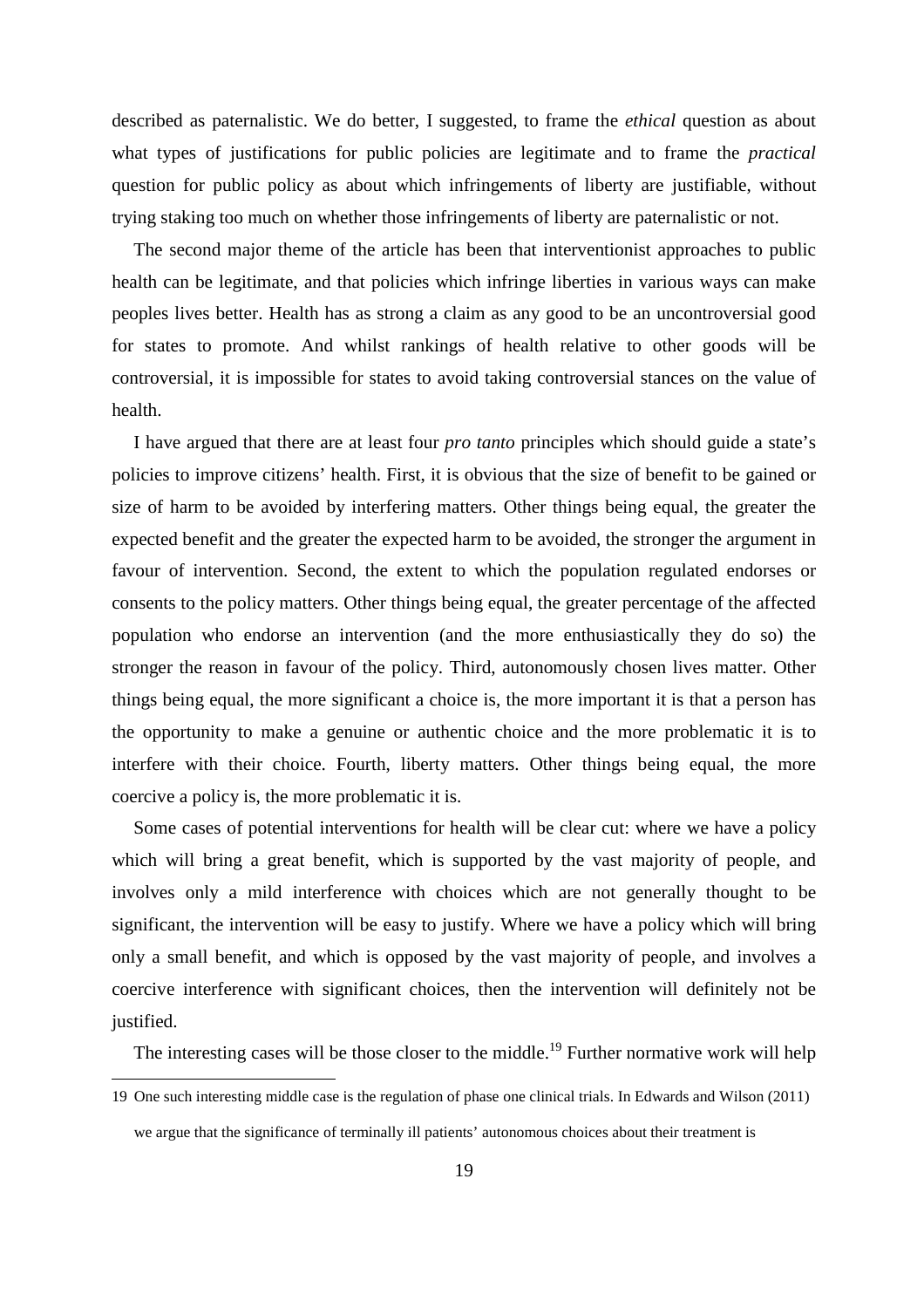to clarify types of cases, but it is important to notice that we should not expect that normative reasoning will be able to give us definitive once-and-for-all answers to these questions. This is because—if what I have argued is correct—which interferences are justifiable depends (among other things) on the level of general consent to the policy, and the significance of the choices interfered with. The level of consent will obviously vary relative to culture and time; and unless we can redeem the Herculean task of specifying an adequate objectivist account of which choices are significant, we will also have to take account of local differences in which choices are believed by particular communities to be significant. So whilst further normative theorising will be necessary, it seems likely that it will not be sufficient to tell us which policies to adopt.<sup>20</sup>

#### **Acknowledgements**

I thank audiences in London and Keele for comments on earlier versions of this paper, in particular Kalle Grill, Dan Brock, Dan Wikler, Jonathan Wolff,, Annabelle Lever, Jonathan Hughes, Giovanni De Grandis and Harald Schmidt.

#### **Funding**

My work was undertaken at UCL/UCLH who received a proportion of funding from the Department of Health's NIHR Biomedical Research Centres funding scheme.

## **References**

Daniels, N. (2008). *Just Health: Meeting Health Needs Fairly.* Cambridge: Cambridge

sufficiently great that interference is illegitimate – even if there are good reasons for thinking that a given

research project the terminally ill person wishes to participate in will do him or her more harm than good.

<sup>20</sup> I examine the difficulties of drawing public policy conclusions from philosophical work in much more detail in Wilson 2009 and 2012.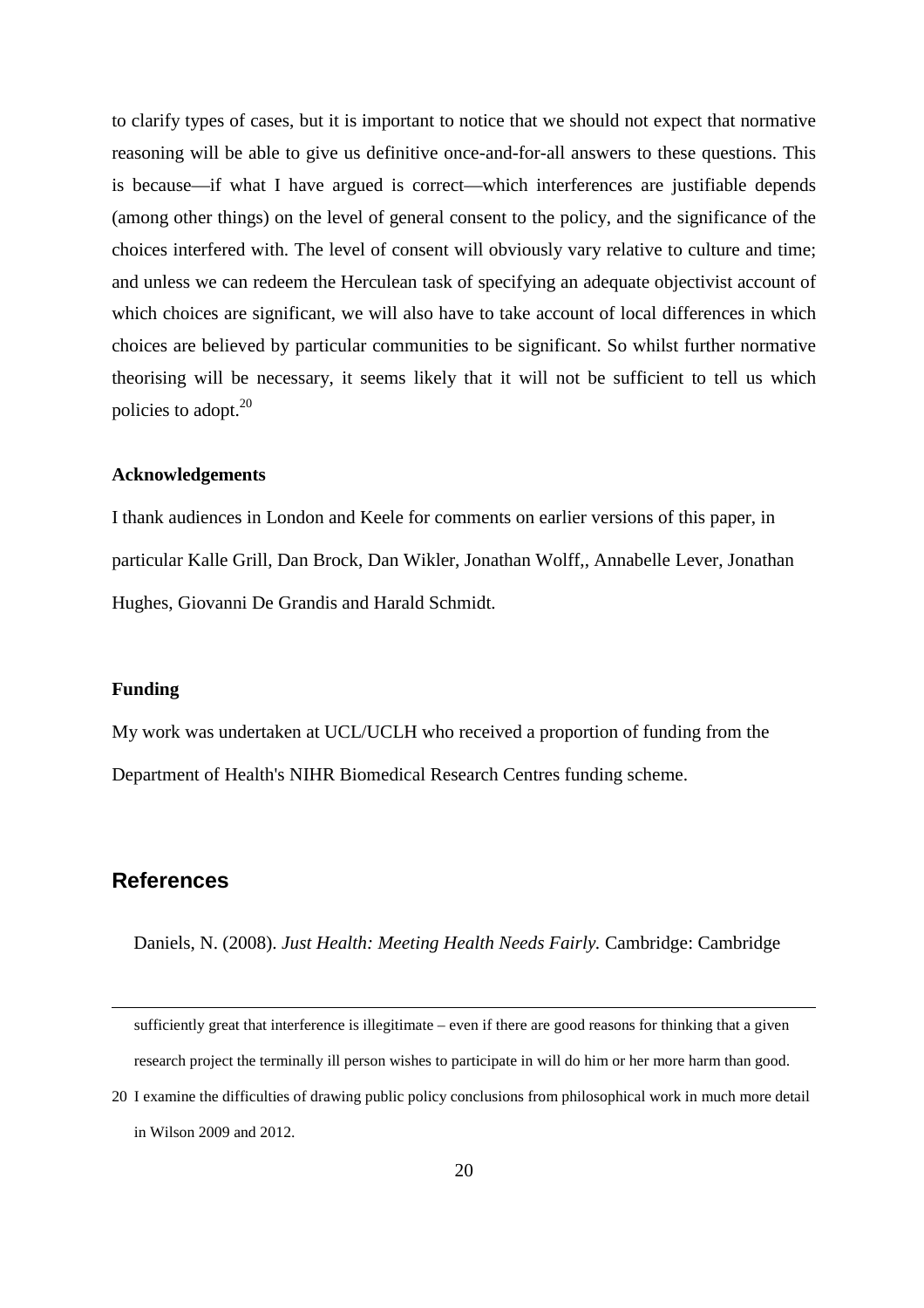University Press.

- Darwall, S. (2006). "The Value of Autonomy and Autonomy of the Will," *Ethics* 116.2: 263-284.
- de Marneffe, P. (2006). "Avoiding Paternalism", *Philosophy & Public Affairs*, 34: 68-94.
- Dworkin, G. (1972). "Paternalism," *The Monist*, 56: 64–84.
- Dworkin, G. (2010). "Paternalism", *The Stanford Encyclopedia of Philosophy* (Summer 2010 Edition), Edward N. Zalta (ed.), URL = <http://plato.stanford.edu/archives/sum2010/entries/paternalism/>.)
- Edwards S. and Wilson J. (2011). "Hard Paternalism and Clinical Research: Why Not", Bioethics (in press, doi:10.1111/j.1467-8519.2010.01816.x).
- Feinberg J. (1984). *The Moral Limits of the Criminal Law: Volume 1. Harm to Others.* New York: Oxford University Press.
- Feinberg, J. (1986). *The Moral Limits of the Criminal Law: Volume 2. Harm to Self.* Oxford: Oxford University Press.
- Gert, B. and Culver, C. (1976). "Paternalistic Behavior," *Philosophy & Public Affairs* 6.1: 45-57.
- Grill, K. (2009). "Liberalism, Altruism and Group Consent," *Public Health Ethics* 2.2: 146-157.
- Hurley, S. (2007). "The 'What' and the 'How' of Distributive Justice and Health." in Nils Holtung and Kasper Lippert-Rasmussen eds. *Egalitarianism: New Essays on the Nature and Value of Equality*. Oxford: Oxford University Press, pp. 308-334.
- Husak, D. (2003). "Legal Paternalism" in *The Oxford Handbook of Practical Ethics*, ed.